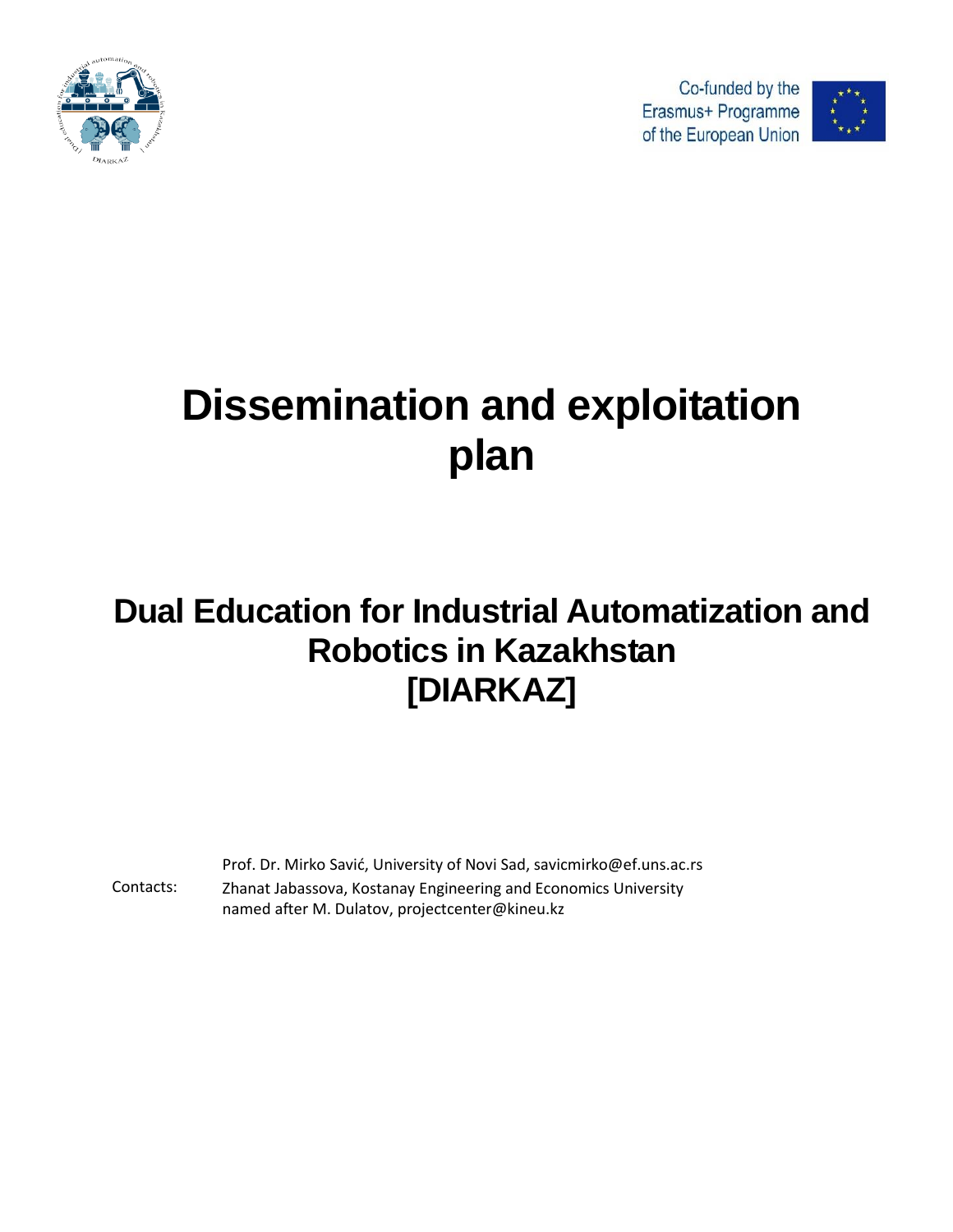| Project acronym:    | <b>DIARKAZ</b>                                                          |
|---------------------|-------------------------------------------------------------------------|
| Project full title: | Dual Education for Industrial Automatization and Robotics in Kazakhstan |
| Project No:         | 609757-EPP-1-2019-1-RS-EPPKA2-CBHE-JP                                   |
| Funding scheme:     | ERASMUS+                                                                |
| Project start date: | January 15, 2020                                                        |
| Project duration:   | 36 months                                                               |

| <b>Abstract</b> | This document is aimed to specify the dissemination and sustainability<br>activities, time-frame and responsibilities for their realization. Some parts of<br>this document are subject to modification and improvements, particularly<br>segments related to dissemination activities. Modifications and<br>improvements will be performed according to the insights from the meetings |
|-----------------|-----------------------------------------------------------------------------------------------------------------------------------------------------------------------------------------------------------------------------------------------------------------------------------------------------------------------------------------------------------------------------------------|
|                 | with project partners and observed effects of dissemination process.                                                                                                                                                                                                                                                                                                                    |

| Title of document:   | Dissemination and exploitation plan                                |  |
|----------------------|--------------------------------------------------------------------|--|
| Work package:        | WP 4: Dissemination & Exploitation                                 |  |
| Activity:            | Set-up Dissemination and exploitation plan                         |  |
| Last version date:   | 12/04/2020                                                         |  |
| File name:           | 4.1 Dissemination and exploitation plan.docx                       |  |
| Number of pages:     | 23                                                                 |  |
| Dissemination level: | Department/Faculty, Institution, Regional, National, International |  |

#### VERSIONING AND CONTRIBUTION HISTORY

| Version | Date       | <b>Revision description</b> | Partner responsible |
|---------|------------|-----------------------------|---------------------|
| 1.0     | 26/03/2020 | First draft                 | <b>KEEU</b>         |
| 2.0     | 12/04/2020 | <b>First Revision</b>       | UNS                 |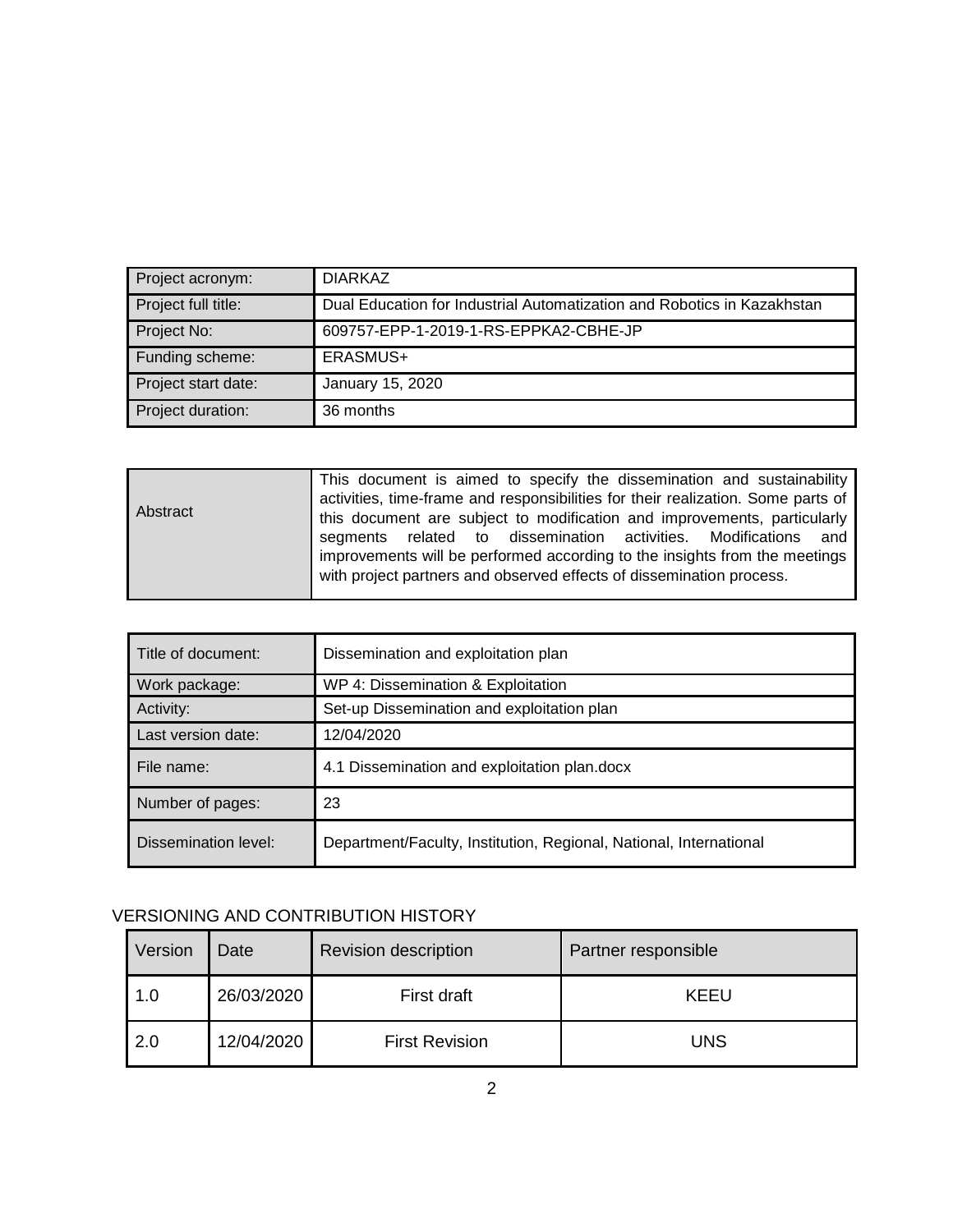| 3.0 | 17/04/2020 | <b>Second Revision</b> | <b>KEEU</b> |
|-----|------------|------------------------|-------------|
| 4.0 | 18/04/2020 | Minor revisions        | <b>UNS</b>  |
| 5.0 | 20/04/2022 | Updated                | <b>KEEU</b> |

#### DISCLAIMER

The European Commission support for the production of this publication does not constitute an endorsement of the contents which reflects the views only of the authors, and the Commission cannot be held responsible for any use which may be made of the information contained therein.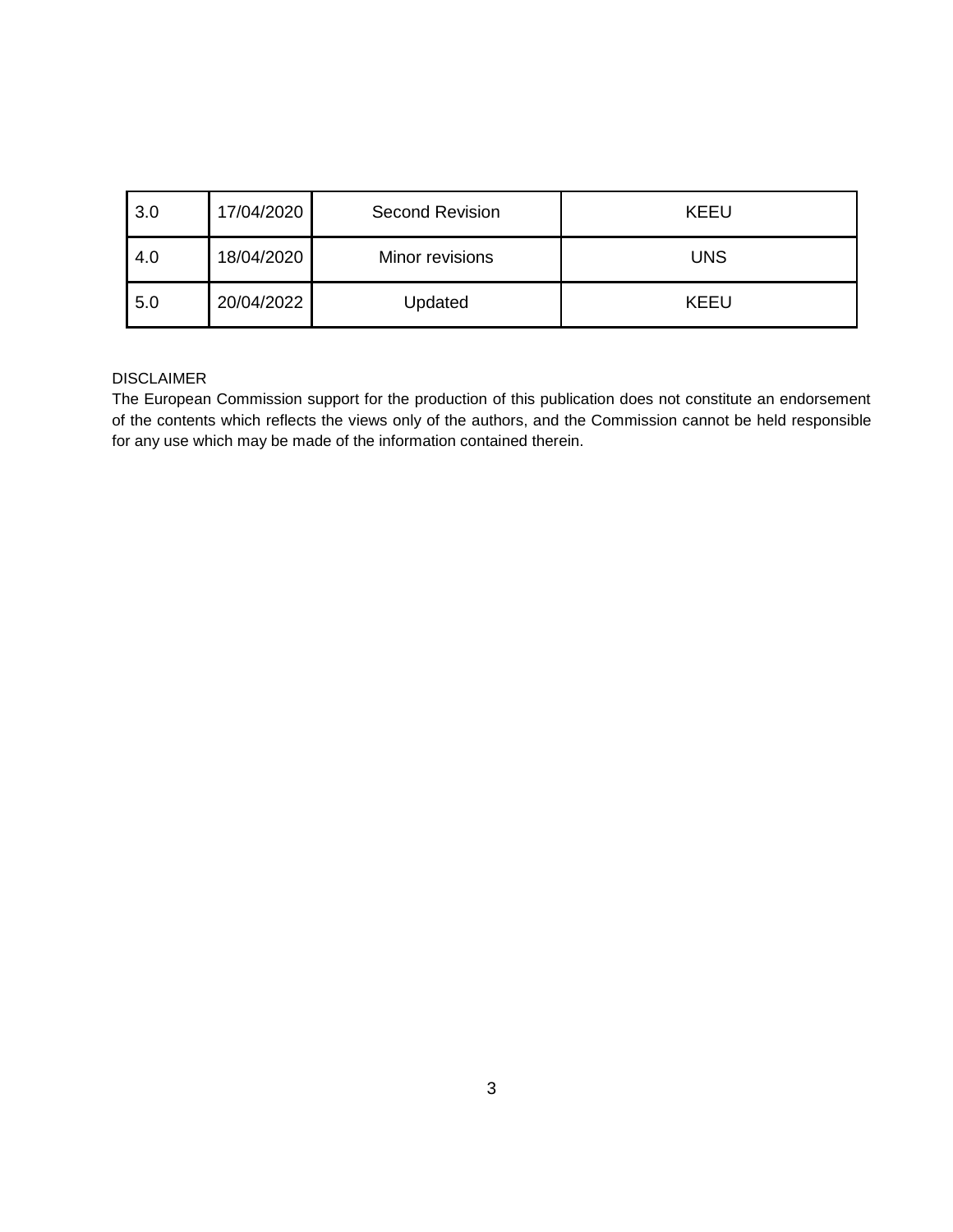## **Contents**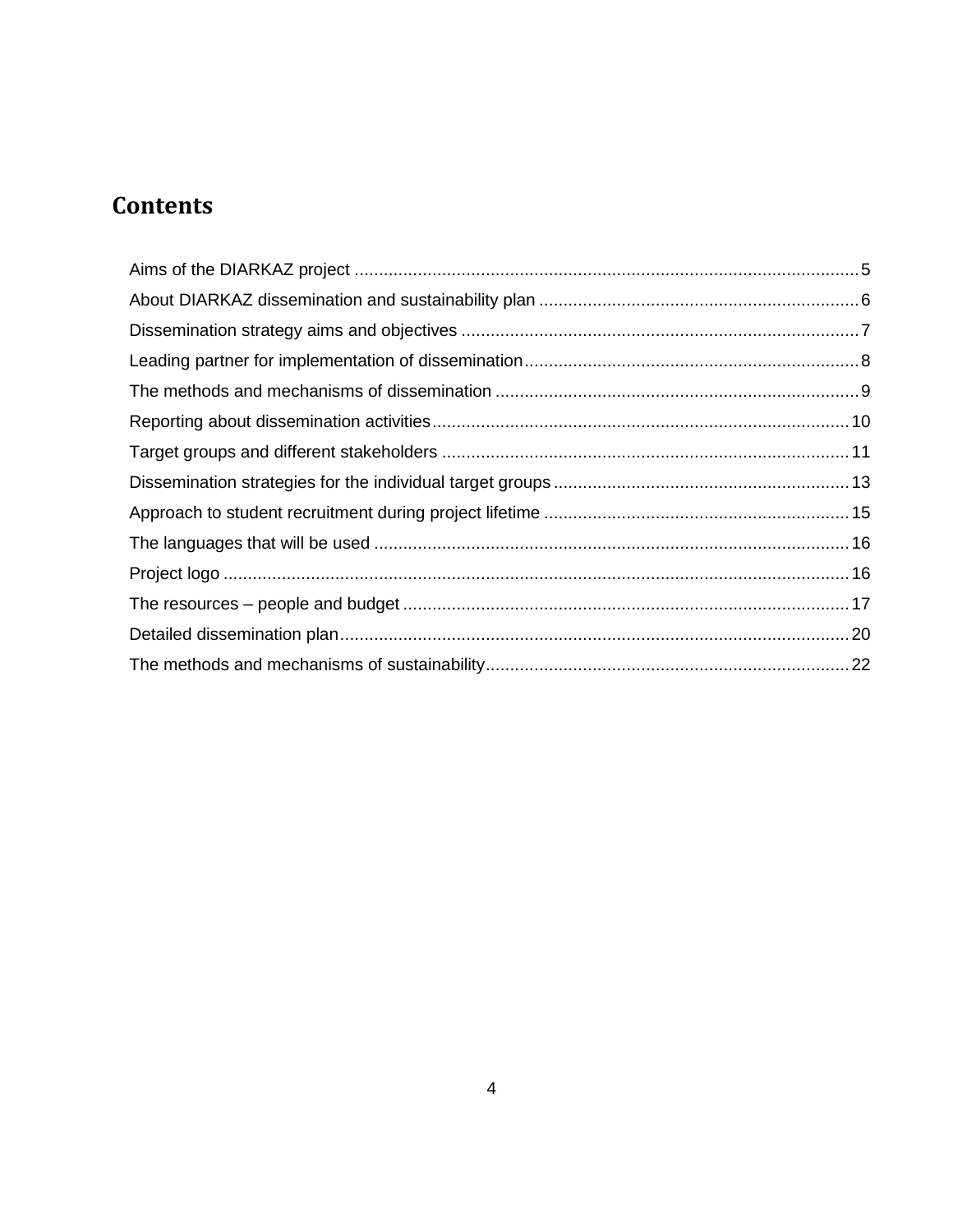## <span id="page-4-0"></span>**Aims of the DIARKAZ project**

The aim of «Dual Education for Industrial Automatization and Robotics in Kazakhstan» (DIARKAZ) project application is to develop, implement, test and validate the undergraduate programme in the field of industry automatization and robotics (IAR), with implemented dual education, at three universities in Kazakhstan: Kostanay engineering and economics University named after M. Dulatov, Innovative University of Eurasia Pavlodar, and Zhangir Khan West Kazakhstan agrariantechnology University. Specifically, the aim will be achieved through following specific objectives:

- Promote the development and adjustment of curricula in accordance with the needs of industrial companies in the educational process of dual education technology.
- Involve professionals from the industry in defining the specific training needs and elaborate the content for the periodical practical trainings within the dual technology of learning.

 Transfer and implement the best practices from EU countries that have long-term experience in dual HE programmes by creating capacity for delivery of periodical practical trainings by academic and company staff.

 Create tools and templates to facilitate the phased implementation of practical training in enterprises. The Guide in dual methodology will be developed, with special attention dedicated towards communication between HE institutions and companies, communication among teachers, tutors and students, and role of tutors in the educational process.

 Demonstrate the benefits of dual education technology of HE for all involved stakeholders by piloting and evaluation of the adapted curricula, necessary tools and training materials. All materials will be in three languages in order to provide wide dissemination not only in Kazakhstan but also in the entire region of West Asia: English, Kazakh, and Russian language.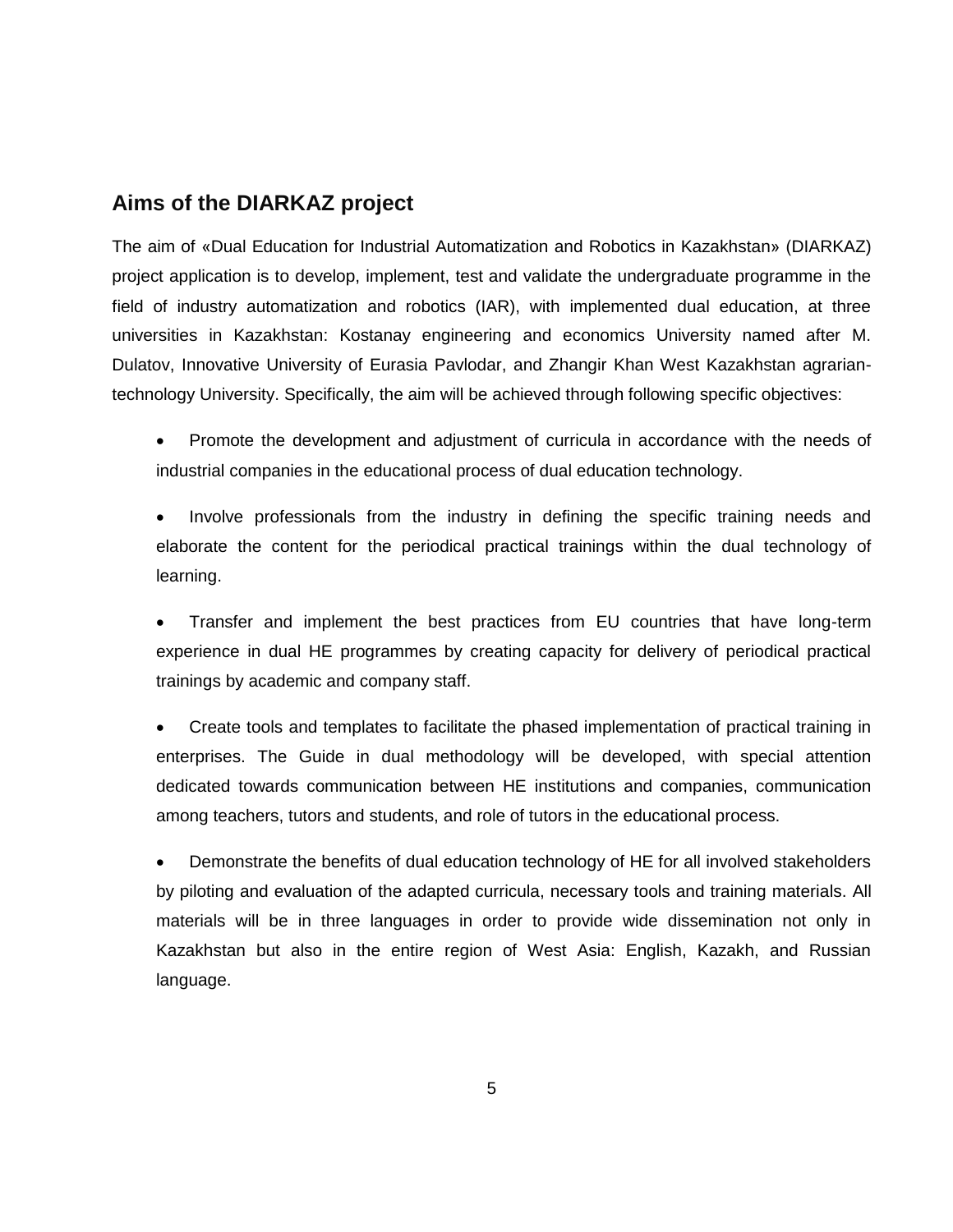Develop methodology for modification and realignment of existing undergraduate curricula in Science & Technology for implementation in practice-integrated dual paradigm (in the context of Kazakhstan).

- Ensure continuous exploitation of results by proposing a dual education technology to other educational institutions and enterprises.
- Disseminate project results and stimulate the creation of more dual HE programmes in Kazakhstan.

The undergraduate program will be consistent with existing European curricula and the requirements of Bologna and will be checked during the accreditation process. In particular, the educational program provides the necessary skills in the field of industrial automatization and robotics. The training program will be oriented at the international level, all materials will be distributed not only in Kazakhstan, but also in all countries of Central Asia.

LLL programs, which will be organized in all participated in the project Kazakhstan universities, aimed at providing modern knowledge in the field of industrial automatization and robotics, which are already working in various fields of economics for professionals.

#### <span id="page-5-0"></span>**About DIARKAZ dissemination and sustainability plan**

This document is aimed to specify the dissemination and sustainability activities, time-frame and responsibilities for their realization. It is mainly based on plan of the Work Package 4 (Dissemination and exploitation). However, some parts of this document are subject to modification and improvements, particularly segments related to dissemination activities. Modifications and improvements will be performed according to the insights from the meetings with project partners and realized dissemination results recorded through permanent monitoring of dissemination process.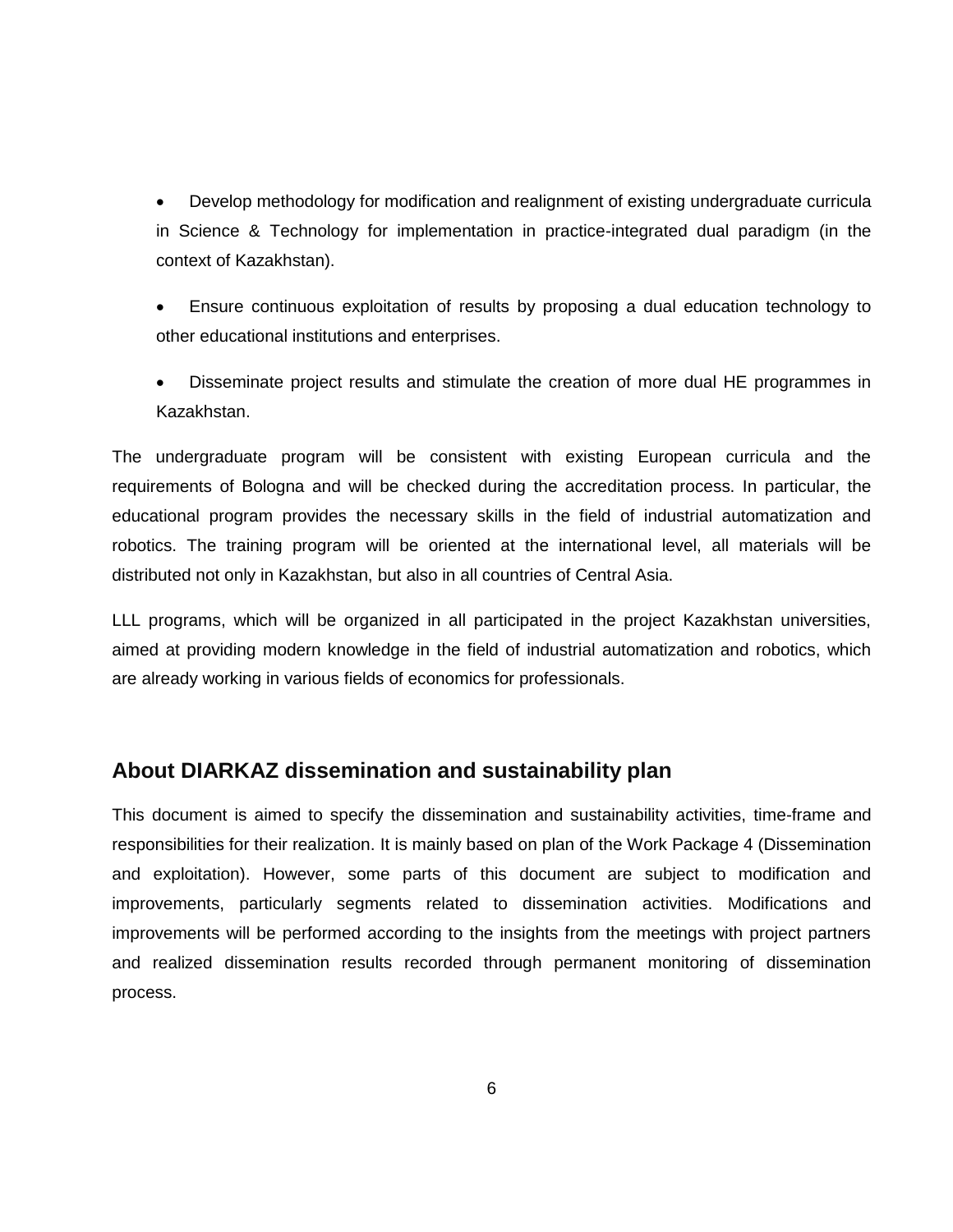#### <span id="page-6-0"></span>**Dissemination strategy aims and objectives**

The dissemination of project activities and results was given much attention in the project, because one of the goals is to attract foreign students, especially from the Central Asian region. Consequently, during the course of the project, a number of different communication and dissemination tools will be used, such as advertising on websites and social networks, seminars, conferences, social events, television and radio broadcasts, regular press releases, newsletters, etc.

The distribution strategy involves conducting several lectures for college students and schoolchildren in order to provide detailed information about the new undergraduate program. In addition, one-day workshops will be organized at 3 centers in Kazakhstan to promote the LLL program dedicated to professionals. The distribution strategy also implies the participation of the Kazakhstan Association of Automatization and Robotics, the Chamber of Entrepreneurs of the Kostanay Region and FESTO to use a wide network of managers and companies in Kazakhstan and abroad in promoting the results and advantages of the DIARKAZ project.

The project will create and will maintain its own website so that all beneficiaries are constantly informed about the activities and results of the project. The DIARKAZ website will be maintained for at least five years after the end of the project. Detailed information on the developed undergraduate program (curriculum, teaching staff, information about students, etc.) will be provided on a separate web page of the project website.

Accessibility and suitability analytics will be used to monitor and monitor the visibility of the project website.

A distribution strategy involves promoting project results through several short television interviews and documentaries. Regional television has a wide coverage and suitable time intervals in order to cover the activities of Kazakhstani universities, and we will use it to promote and disseminate the project results.

The project and new research will also be promoted during social and scientific events that attract target groups.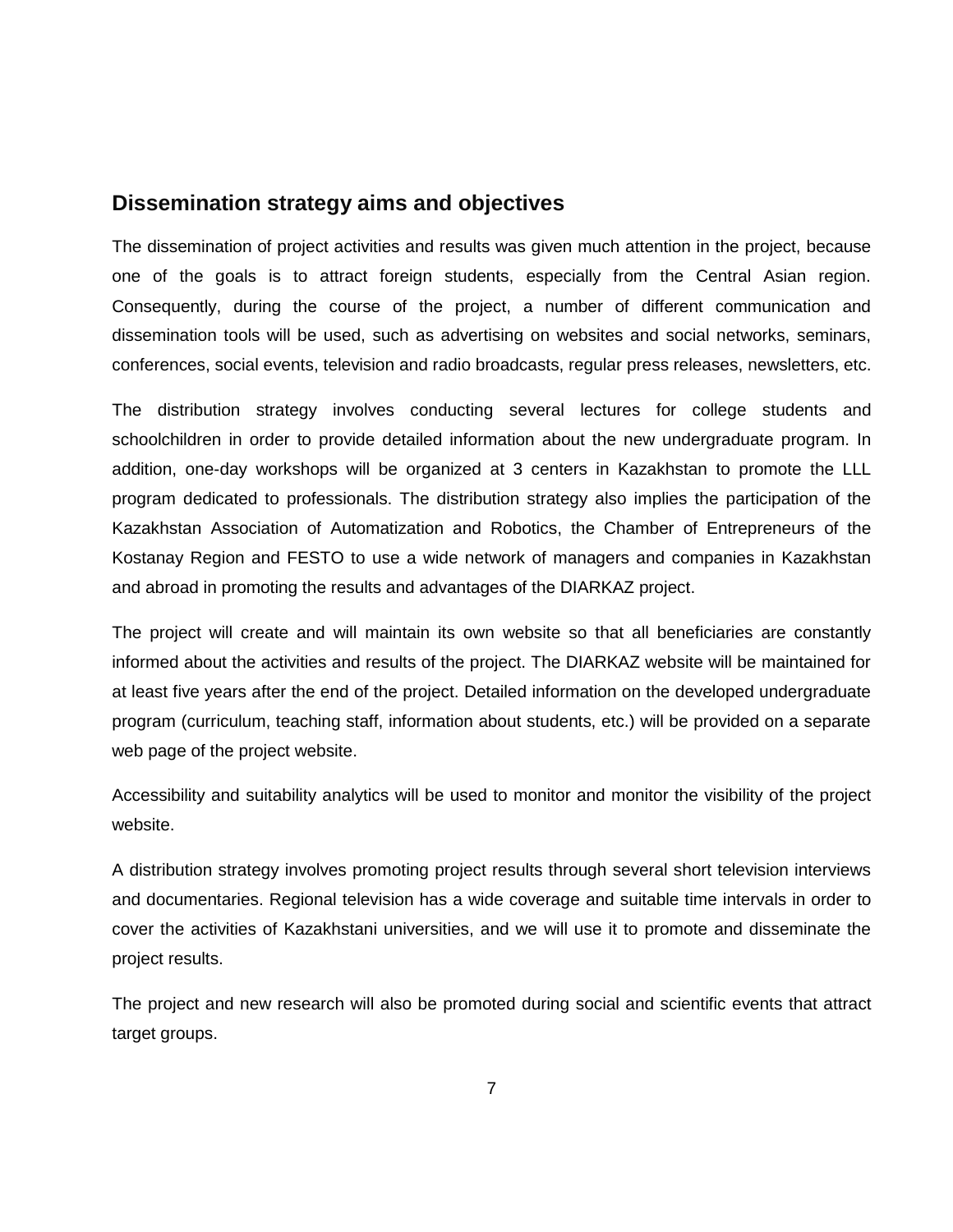Finally, the most important results of the project will be presented to all interested parties at press conferences on the final conference of the project, and through comprehensive final publication.

The distribution strategy includes all the activities planned in the project proposal under WP4 (Distribution and Operation), and also offers an action plan for further distribution actions necessary for the sustainability of the project.

The document is explaining in detailes all important aspects of dissemination activities:

- The methods and mechanisms of dissemination
- **Reporting about dissemination activities**
- **Dissemination strategies for the individual target groups**
- The resources people and budget.

## <span id="page-7-0"></span>**Leading partner for implementation of dissemination**

The basic details on Work Package 4 (WP4) and leading partner are given below.

| Leading<br>partner    | KEEU                                                                       |
|-----------------------|----------------------------------------------------------------------------|
| <b>Starts</b>         | 15 <sup>th</sup> January 2019                                              |
| Ends                  | 31 <sup>st</sup> December 2022                                             |
| General<br>activities | 4.1 Set-up dissemination and exploitation plan                             |
|                       | 4.2 Design of project visual identity                                      |
|                       | 4.3 Design and setup of project website (http://diarkaz.kineuprojects.kz/) |
|                       | 4.4 Raising awareness for DIARKAZ                                          |
|                       | 4.5 Final Conference                                                       |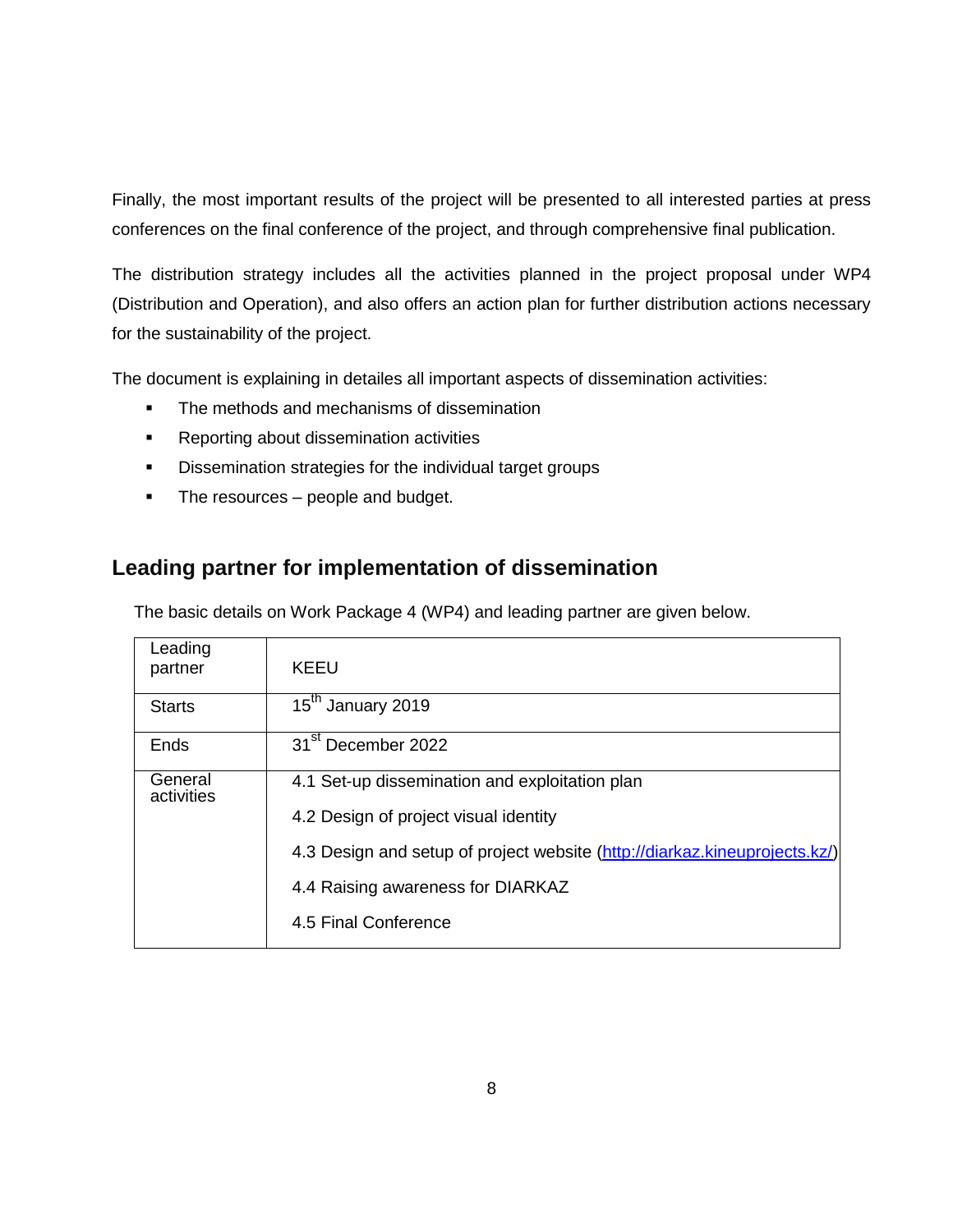## <span id="page-8-0"></span>**The methods and mechanisms of dissemination**

The dissemination of DIARKAZ project activities and results will be implemented through:

• DIARKAZ website platform for exchange of knowledge, expertise, baseline measurement reports, papers, brochures, assessment reports [\(http://diarkaz.kineuprojects.kz/\)](http://diarkaz.kineuprojects.kz/),

- Project newsletter, to be sent regularly via e-mail,
- TV and radio appearances,
- University/Faculty websites with information about accredited undergraduate study program:
	- o [http://diarkaz.kineuprojects.kz/,](http://diarkaz.kineuprojects.kz/)
	- o [http://kineuprojects.kz/ru/proekty/diarkaz/,](http://kineuprojects.kz/ru/proekty/diarkaz/)
	- o [http://ineu.kz/mezhdunarodnoe-sotrudnichestvo/418-diarkaz.html,](http://ineu.kz/mezhdunarodnoe-sotrudnichestvo/418-diarkaz.html)
	- o [http://erasmus.wkau.kz/?page\\_id=650.](http://erasmus.wkau.kz/?page_id=650)
- Informative lectures for college students and schoolchildren for study program promotion
- University/Faculty websites with information about LLL program,
- One-day seminars for LLL program promotion,

• Social networks: LinkedIn [\(https://www.linkedin.com/company/diarkaz-dual-education-for](https://www.linkedin.com/company/diarkaz-dual-education-for-industrial-automatization-and-robotics-in-kazakhstan/?viewAsMember=true)[industrial-automatization-and-robotics-in-kazakhstan/?viewAsMember=true\)](https://www.linkedin.com/company/diarkaz-dual-education-for-industrial-automatization-and-robotics-in-kazakhstan/?viewAsMember=true), lnstagram [\(https://www.instagram.com/diarkazproject/\)](https://www.instagram.com/diarkazproject/) and Facebook [\(https://www.facebook.com/DIARKAZ/\)](https://www.facebook.com/DIARKAZ/) page,

• Various events where representatives of DIARKAZ consortium will participate. Every year project partners will submit to KEEU list of events where DIARKAZ will be promoted, with basic information about the event (conferences, seminars, round tables, meetings, etc.).

• Final conference publication.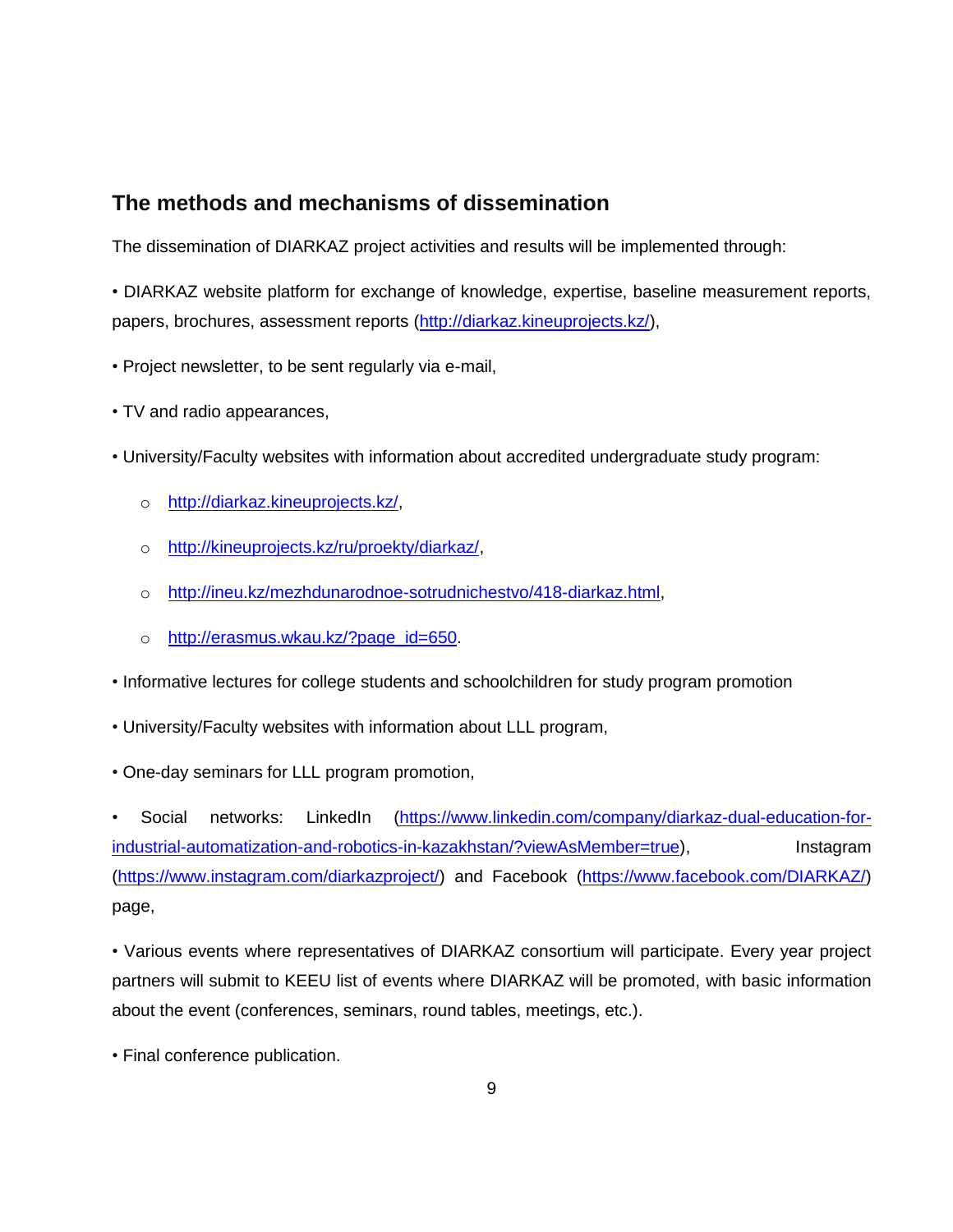## <span id="page-9-0"></span>**Reporting about dissemination activities**

Each partner, before disseminating information on any activity under the project, must provide it to the KEEU team member responsible for the dissemination activities within 24 hours after the end of the event according to the developed template.

#### **Table 1. Information Template for Publishing**

| Title of publication/event/news |  |
|---------------------------------|--|
| Date and place                  |  |
| <b>Publication text</b>         |  |
| Images                          |  |
| Author (if necessary)           |  |

The person responsible for the dissemination activities examines the information for completeness and compliance with the following requirements: information content, correct style, spelling literacy, non-discriminatory nature, and then sends it to all partners for posting on all websites and pages of the project's social networks.

When the project partners organize joint events, the person responsible for the dissemination activities prepares information for publication within 24 hours after the end of the event and sends it to all partners for posting on all websites and pages of the project's social networks.

For reporting on dissemination activities, it is necessary to use the reporting forms developed by DIARKAZ consortium, uploaded at Google Drive of the project. These reports should be submitted by each partner institution to person responsible for the dissemination activities of KEEU in accordance with the following schedule: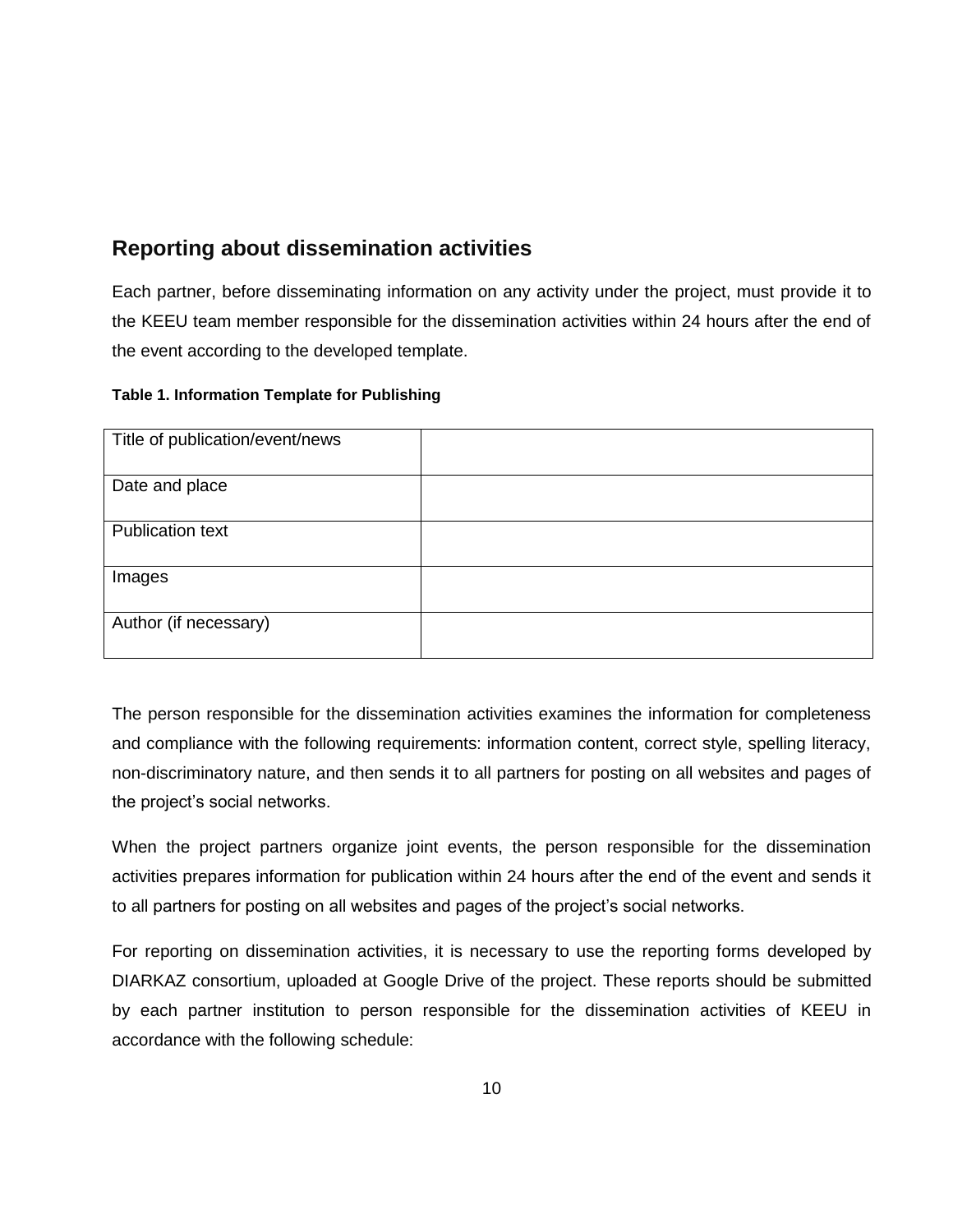#### **Table 2. Reporting Periods about Dissemination Activities**

| Reporting period:                    | From-To                 | Deadline for submission of<br>the partnership reports by<br>the beneficiary to the<br>coordinator |
|--------------------------------------|-------------------------|---------------------------------------------------------------------------------------------------|
| The 1 <sup>st</sup> reporting period | 15/01/2020 - 14/7/2020  | 20/07/2020                                                                                        |
| The $2^{nd}$ reporting period        | 15/7/2020 - 14/01/2021  | 20/01/2021                                                                                        |
| The 3 <sup>rd</sup> reporting period | 15/01/2021 - 14/07/2021 | 20/07/2021                                                                                        |
| The 4 <sup>th</sup> reporting period | 15/07/2021 - 14/01/2022 | 20/01/2022                                                                                        |
| The 5 <sup>th</sup> reporting period | 15/01/2022 - 14/07/2022 | 20/07/2022                                                                                        |
| The 6 <sup>th</sup> reporting period | 15/07/2022 - 14/01/2023 | 10/02/2023                                                                                        |

## <span id="page-10-0"></span>**Target groups and different stakeholders**

There are several identified target groups and stakeholders impacted by DIARKAZ project results and outputs:

1. **Students**, who will be able to obtain a set of cross-disciplinary competences and to be trained to use the set of tools from various disciplines that are necessary in the field of IAR. Increased number of students, higher employment rate of graduates, and lower dropout rates.

2. **Teachers** from partner institutions, who will be able to network with their colleagues from other European universities, to exchange the know-how in the field of dual education (DE), IAR and modern teaching methodology, and to increase their teaching competences in the field of IAR, DE and internationalization of HE.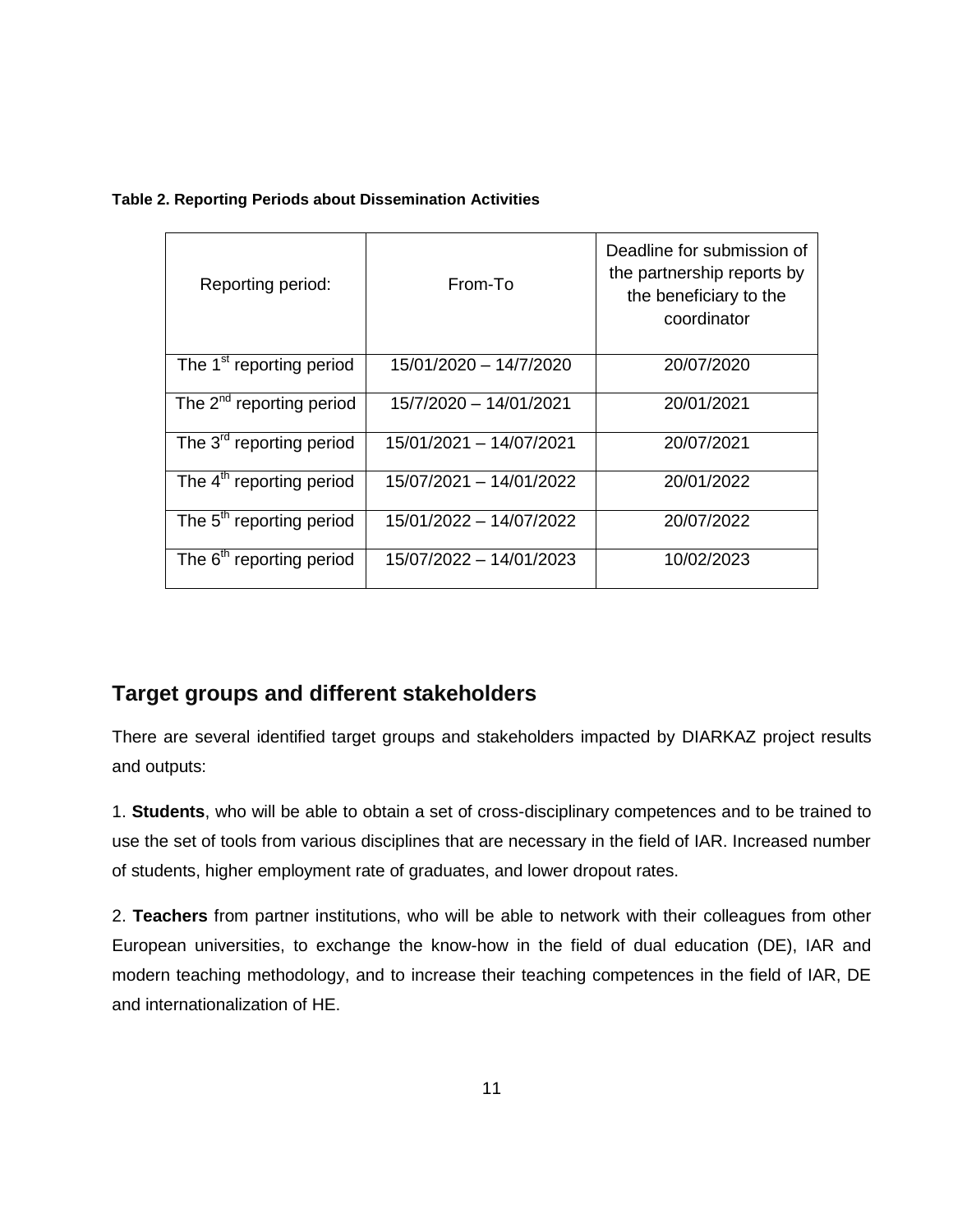3. **Participating universities from Kazakhstan**, because they will gain expertise from international partners and business, get modern undergraduate study program in top science, with implemented DE, and with Kazakhs teachers trained by experienced lecturers from program countries. Increased relevance of engineering curricula through tight cooperation with the industry, improved national ranking rates. They will build sustainable and reliable relation to the industrial sector, and expand international network of academic and industrial partners and reveal new opportunities for scientific and mobility projects.

4. **Companies**, which will gain expertise from international partners and business and highly competent professionals in the field of IAR. Also, cooperation with academia via reliable contact person (academic supervisor) will be significantly improved offering additionally new opportunities for scientific projects. Short-term benefits for companies are involvement into education process and defined approach to cooperate with universities in fostering employer branding, direct influence over the required skills, gained experience in curriculum delivery, close relation with students at very early stage & opportunity to recognise the best students, better screening and placement on the optimal job position, and selected students participating in the pilots continue their employment with the company. Long-term benefits are faster integration of employees, reduced costs for adaptation of the recruited graduates to the requirements of the own business, better HR planning and securing permanent high recruitment, improved performance of business and strengthen innovation capacities through availability of qualified employees in long-term resulting in improved competitiveness on the market, positive impact on business innovation and skills, and access to research findings.

5. **Professionals** already working in companies, enabled to develop or improve their competences in the field of IAR through LLL program, cooperation with academic society and experts from program countries.

6. **HE system in Kazakhstan** as a whole (policy makers in HE). Successful dual study program will be incentive for other departments and universities to start thinking about implementation of DE in other fields. Access to methodology for modernising further programmes and continuous exploitation of results.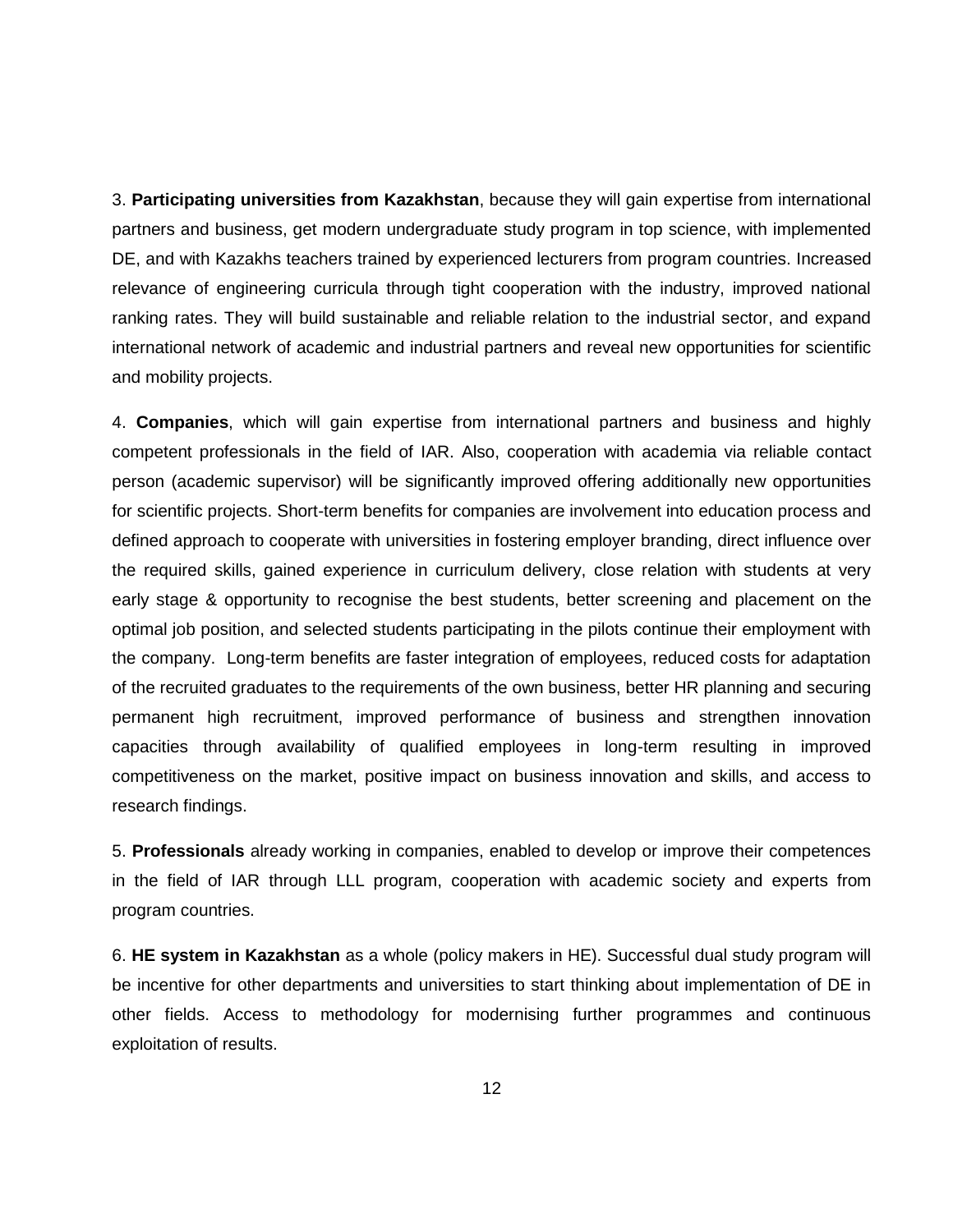#### <span id="page-12-0"></span>**Dissemination strategies for the individual target groups**

Identified DIARKAZ target groups and stakeholders will be reached in various ways:

1. Students using various dissemination tools: the DIARKAZ website, as well as the websites of universities / faculties with detailed information about the accredited undergraduate program, notifications from internal learning platforms, a series of information lectures, social networks (LinkedIn, Instagram and Facebook) and Google advertising tools. Since our goal is to attract students abroad, the bilateral relations of Kazakhstan universities with universities in Central Asia, Europe and other countries will be used to promote the developed educational program. Advertising tools on social networks will also be used as an effective tool for promotion around the world, which will allow focusing on individual applicants. In addition, this type of advertising tool is very suitable for promoting abroad due to low costs and the ability to easily adapt to different languages and cultural specific requirements.

2. Teachers from partner institutions will receive e-mail with information on events, lectures, meetings, etc. related to the DIARKAZ project, as well as through the DIARKAZ website and the websites of universities / faculties, as well as internal training platforms.

3. Companies, professionals, the public sector and other non-academic stakeholders will be informed about the activities / results of the project through the newsletter of the project and assistance to the activities of the Kazakhstan Association of Automatization and Robotics, the Chamber of Entrepreneurs of the Kostanai region and the company FESTO. One-day seminars for the presentation of the LLL program, dedicated to professionals, will be organized in 3 centers in Kazakhstan. Representatives of the public sector and companies will be invited to the final conference to receive information on the benefits of the dual education program for industrial automatization and robotics. In addition, the DIARKAZ project will be promoted at international conferences or forums, such as the Dulat Readings international scientific-practical conference, which is held at KEEU on an annual basis, and this is an international event that attracts many people interested in this topic and those who potentially interested in a new dual training program.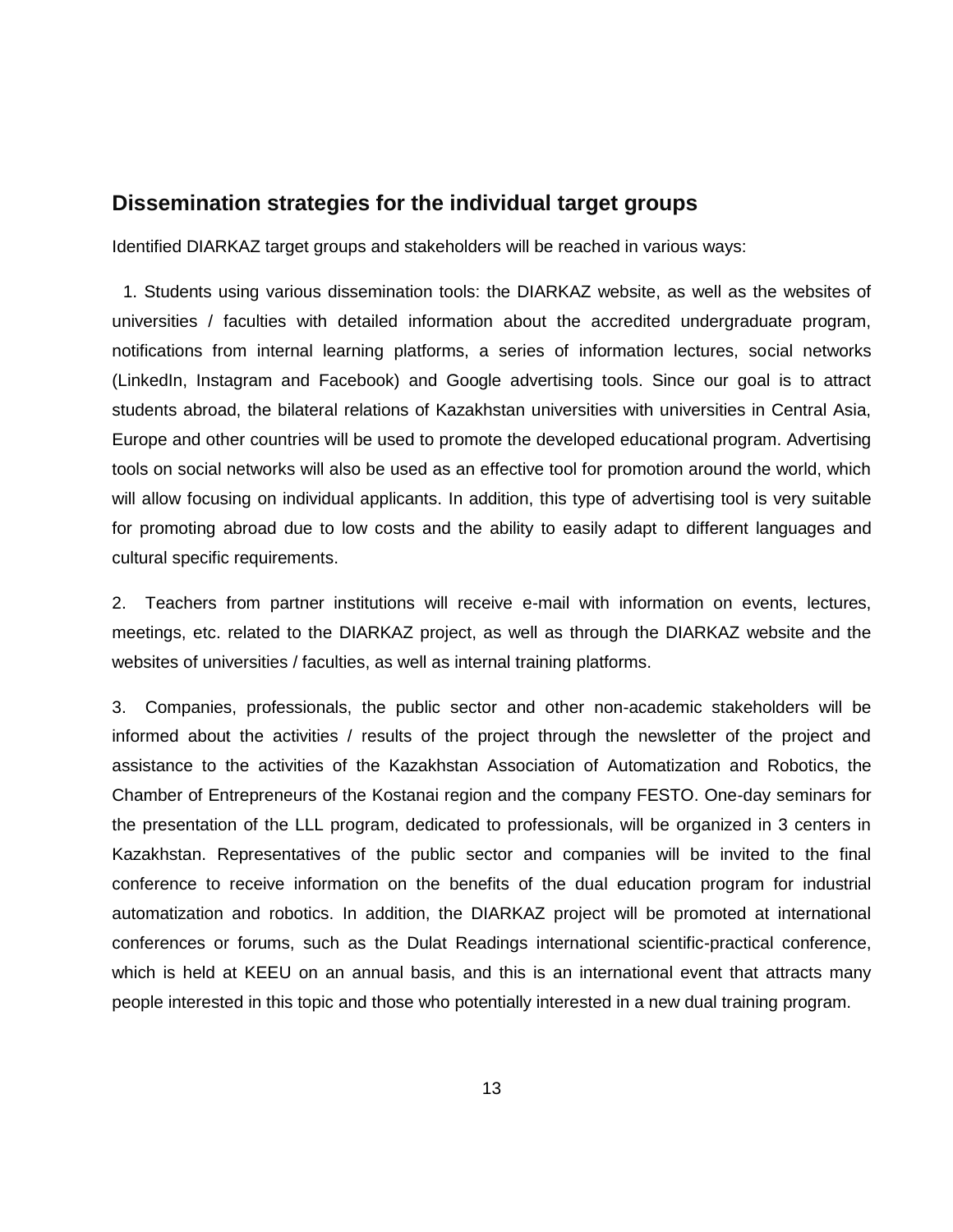Communication is one of the cornerstones in the project and will assures the appropriate outreach. The sense and idea of communication is

• To involve, mobilize and attract for active participation the target groups of students, educators, HEI managers, business, regional government and municipalities

- To animate and invite to use developed results
- To engage with the further stakeholders
- To show the impact of the project and its results on society
- To expand the network for future collaborations
- To raise citizens' awareness
- To show the success of European Programmes and international cooperation

The idea, the project team is pursuing, is to make out of a project a journey with different stories to be told to defined target groups. The project's communication encompassed 5 core steps:

- 1. To Plan the Communication of the Project as a "Journey"
- 2. To Visualise the project
- 3. To Write project stories
- 4. To Share the project results
- 5. To Evaluate the "Journey"

Messages, tools and channels will be adapted to the different target groups the project is going to address.

Proceeding: Strategic positioning => Objectives => Messages => Target audiences =>Tone of voice

Communications with target groups will be built according to the following table:

| Target group          | Aims of dissemination activities                               | Dissemination channels/tools                 |  |  |
|-----------------------|----------------------------------------------------------------|----------------------------------------------|--|--|
| Internal stakeholders |                                                                |                                              |  |  |
| Teaching staff        | Motivation to develop courses and University management, round |                                              |  |  |
|                       | trainings in the field of industrial tables, presentations of  | best                                         |  |  |
|                       | automatization and                                             | robotics, use practices and<br>new strategic |  |  |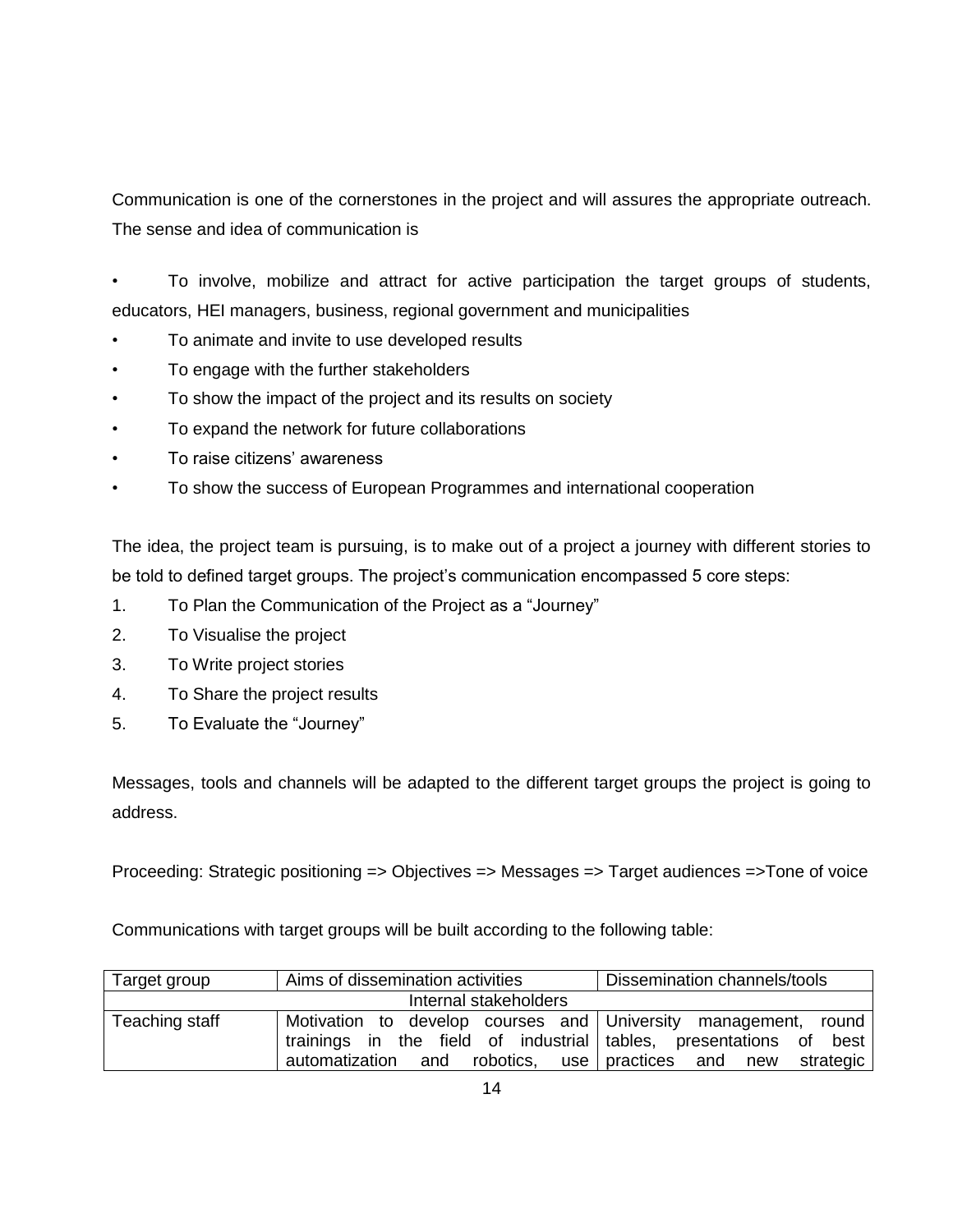|                                                                                                                                                          | methods and innovative approaches to<br>teaching.                          | of<br>the<br>university,<br>documents<br>conferences, study visits to EU<br>partners, etc.                                                                                                                                                    |  |
|----------------------------------------------------------------------------------------------------------------------------------------------------------|----------------------------------------------------------------------------|-----------------------------------------------------------------------------------------------------------------------------------------------------------------------------------------------------------------------------------------------|--|
| Attracting to a new dual educational<br><b>Students</b><br>industrial<br>the field<br>of<br>program<br>in<br>automation and robotics                     |                                                                            | The DIARKAZ website, a series<br>information lectures, social<br>of<br>networks (LinkedIn, Instagram<br>Facebook) and<br>Google<br>and<br>EР<br>advertising<br>tools,<br>presentations, open days, master<br>classes, robotics festival, etc. |  |
| External stakeholders                                                                                                                                    |                                                                            |                                                                                                                                                                                                                                               |  |
| Other universities                                                                                                                                       | Expanding the circle of partners for the                                   | Round tables, conferences, joint                                                                                                                                                                                                              |  |
|                                                                                                                                                          | dissemination of experience                                                | research, etc.                                                                                                                                                                                                                                |  |
| Formation of the national agenda for<br><b>Business</b><br>responsible business in connection with<br>representatives<br>the promotion of dual education |                                                                            | Round tables, conferences, World<br>cafe                                                                                                                                                                                                      |  |
| Professionals<br>Upgrading skills in line with market<br>trends                                                                                          |                                                                            | Seminars for the presentation of<br>the LLL program                                                                                                                                                                                           |  |
| The<br>public<br>sector<br>other<br>and<br>non-<br>academic<br>stakeholders                                                                              | of public consciousness<br>Formation<br>focused on sustainable development | Conferences, round tables                                                                                                                                                                                                                     |  |

## <span id="page-14-0"></span>**Approach to student recruitment during project lifetime**

Students will be recruited using various communication and promotion tools:

- The DIARKAZ website and the websites of Kazakhstani universities will provide:
	- detailed information about the accredited dual training program (curriculum, teaching staff, information about students, etc.),
	- information on important dates of the educational program (date of enrollment, etc.),
	- information on advertising lectures for undergraduate students,
	- Information on the employment of graduates of the dual program.
- Promotional lectures for undergraduate students,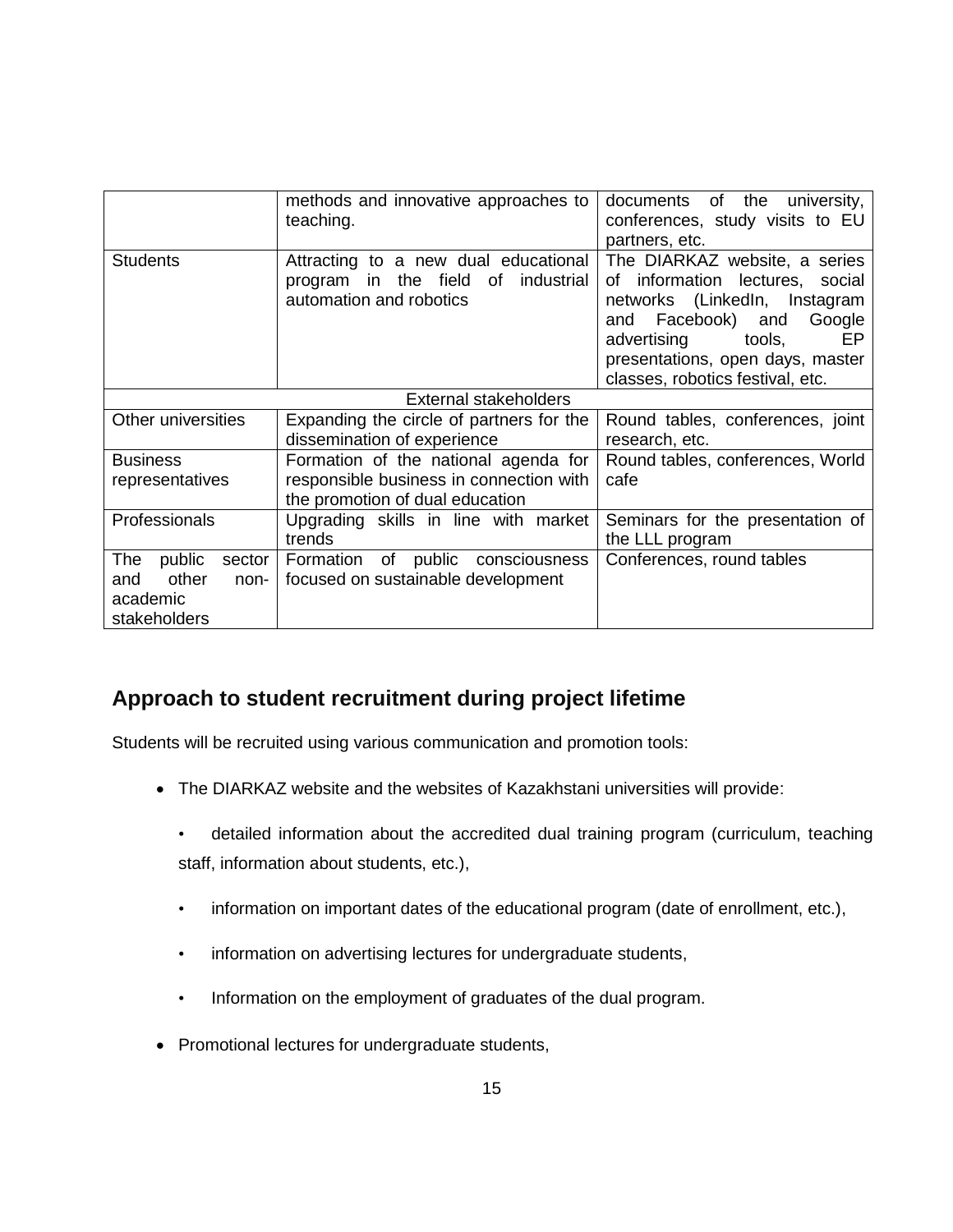- TV and radio performances,
- Advertising on social networks (posting news on social media profiles, advertisements, etc.),
- Flyers, banners and regular press releases.

## <span id="page-15-0"></span>**The languages that will be used**

Distribution of the DIARKAZ project will be carried out in Kazakh, English and Russian.

## <span id="page-15-1"></span>**Project logo**

The project logo, as the main element of the visual identification of the project, will relate to the main idea of the project and should be bright and attractive. The project logo was developed during the first month of the KEEU project, the leader of work package 4 DISSEMINATION & EXPLOITATION.

#### **Image 1. Project logo**



The project logo will be used in all official documents of the project (reports, presentations, website, posters, flyers, etc.). All work carried out within the framework of the project is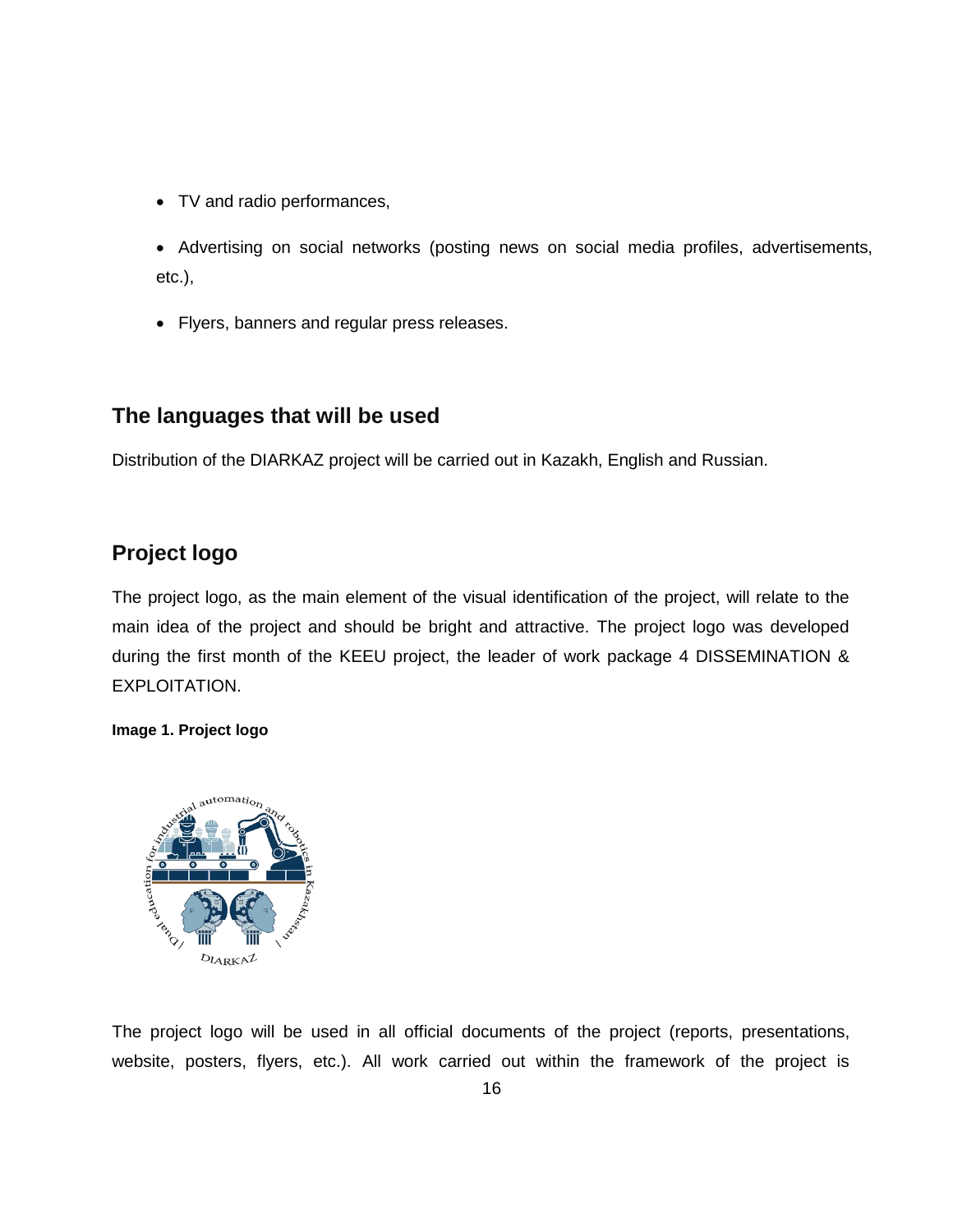accompanied by the Erasmus + logo, as well as the European Union Disclaimer, according to the Guidelines on the application of the visual identity on studies and publications [https://eacea.ec.europa.eu/about-eacea/visual-identity-and-logos-eacea/erasmus-visual-identity](https://eacea.ec.europa.eu/about-eacea/visual-identity-and-logos-eacea/erasmus-visual-identity-and-logos_en)[and-logos\\_en.](https://eacea.ec.europa.eu/about-eacea/visual-identity-and-logos-eacea/erasmus-visual-identity-and-logos_en)

## <span id="page-16-0"></span>**The resources – people and budget**

The adopted distribution strategy is designed so that the project can be implemented in the most cost-effective way.

The total amount for WP distribution and operation is 95 125,00 euros, distributed as follows:

• Personnel: 140 staff days (category 1), 210 staff days (category 2), 160 staff days (category 3) and 95 staff days (category 4). Only 50 580,00 €.

• Mobility: Travel - 1, with expenses of 7 795,00  $\epsilon$  for travel expenses and 9,600.00 for living expenses.

• Subcontracting: 27 150,00 €.

The following tables provide a detailed description of the tasks and subcontracting.

|  | Table 3. Overview of tasks and allocated human resources in the WP4 |  |  |
|--|---------------------------------------------------------------------|--|--|
|--|---------------------------------------------------------------------|--|--|

| <b>Partner</b> | <b>Partner</b> |         | <b>Number of staff days</b> |                  |              |                         | Exact Role and tasks of each<br>person in the work package |                                     |
|----------------|----------------|---------|-----------------------------|------------------|--------------|-------------------------|------------------------------------------------------------|-------------------------------------|
| acronym<br>nr  |                | Country | Cate<br>gory                | Cate<br>gory     | Cate<br>gory | Cate<br>gory            | <b>Total</b>                                               |                                     |
|                |                |         | 1                           | $\boldsymbol{2}$ | 3            | $\overline{\mathbf{4}}$ |                                                            |                                     |
|                |                |         |                             |                  |              |                         |                                                            |                                     |
| P <sub>1</sub> | <b>UNS</b>     | Serbia  | 50                          | 40               | 30           | 30                      | 150                                                        | <b>Manager:</b> Local management of |
|                |                |         |                             |                  |              |                         |                                                            | dissemination activities. Teacher,  |
|                |                |         |                             |                  |              |                         |                                                            | administrative:<br>technical,       |
|                |                |         |                             |                  |              |                         |                                                            | Participation in development of     |
|                |                |         |                             |                  |              |                         |                                                            | D&E plan, Design of project visual  |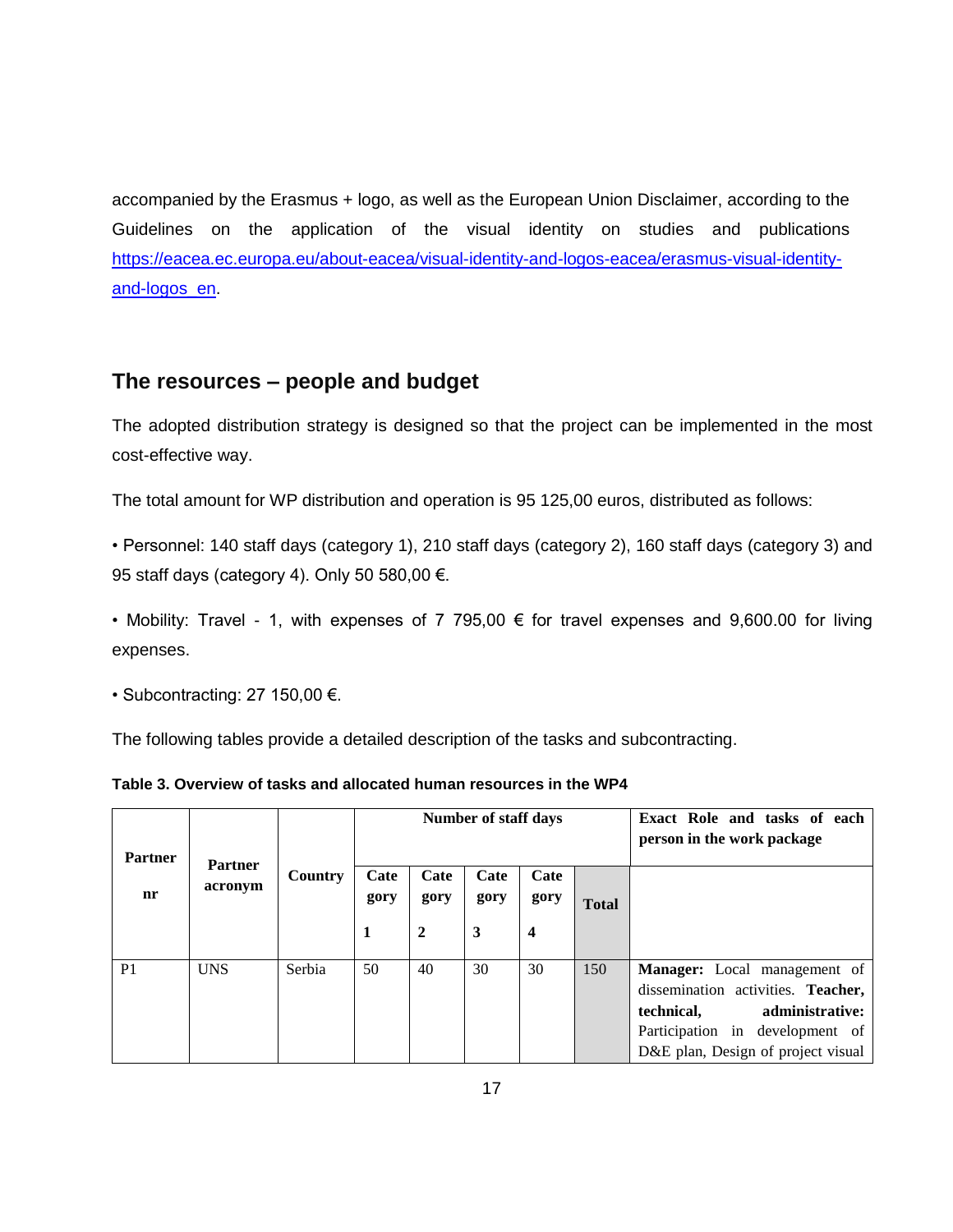|                |              |                       |    |        |    |    |    | identity, Design of project website,<br>Raising awareness of DIARKAZ,<br>Final conference.                                                                                                                                                                                                                                                                                                                                                  |
|----------------|--------------|-----------------------|----|--------|----|----|----|---------------------------------------------------------------------------------------------------------------------------------------------------------------------------------------------------------------------------------------------------------------------------------------------------------------------------------------------------------------------------------------------------------------------------------------------|
| P <sub>2</sub> | <b>KEEU</b>  | <b>Kazakhst</b><br>an | 15 | 30     | 30 | 10 | 85 | Manager:<br>Leading<br>of<br>WP4<br>regarding<br>D&E,<br><b>lLocal</b><br>$% \left( \left( \mathcal{A},\mathcal{A}\right) \right) =\left( \mathcal{A},\mathcal{A}\right)$ of<br>dissemination<br>management<br>activities.<br>Teacher,<br>technical,<br>administrative: Participation in<br>development of D&E plan, Design<br>of project visual identity, Design of<br>project website, Raising awareness<br>of DIARKAZ, Final conference. |
| P <sub>3</sub> | InEU         | Kazakhst<br>an        | 15 | 30     | 30 | 10 | 85 | Manager: Local management of<br>dissemination activities. Teacher,<br>technical,<br>administrative:<br>Participation in development of<br>D&E plan, Design of project visual<br>identity, Design of project website,<br>Raising awareness of DIARKAZ,<br>Final conference.                                                                                                                                                                  |
| P <sub>4</sub> | <b>WKATU</b> | <b>Kazakhst</b><br>an | 15 | 30     | 30 | 10 | 85 | Manager: Local management of<br>dissemination activities. Teacher,<br>administrative:<br>technical,<br>Participation in development of<br>D&E plan, Design of project visual<br>identity, Design of project website,<br>Raising awareness of DIARKAZ,<br>Final conference.                                                                                                                                                                  |
| P <sub>5</sub> | <b>FHJ</b>   | Austria               | 10 | 20     | 10 | 10 | 50 | Manager: Local management of<br>dissemination activities. Teacher,<br>technical, administrative:<br>Participation in development of<br>D&E plan, Design of project visual<br>identity, Design of project website,<br>Raising awareness of DIARKAZ,<br>Final conference.                                                                                                                                                                     |
| P <sub>6</sub> | <b>DHBW</b>  | Germany               | 15 | $20\,$ | 10 | 5  | 50 | Manager: Local management of<br>dissemination activities. Teacher,<br>technical,<br>administrative:                                                                                                                                                                                                                                                                                                                                         |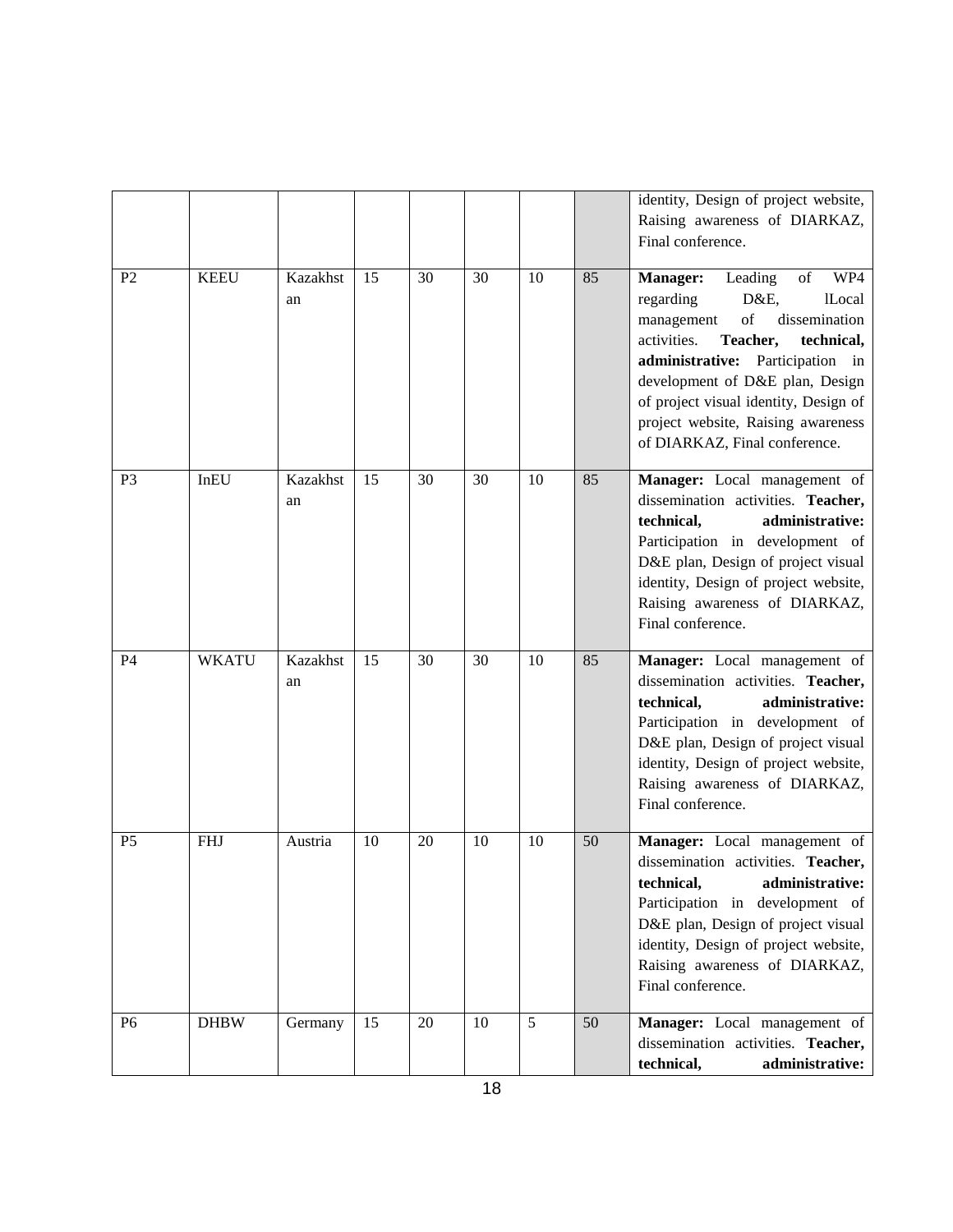|                 |            |                |     |     |     |    |     | Participation in development of<br>D&E plan, Design of project visual<br>identity, Design of project website,<br>Raising awareness of DIARKAZ,<br>Final conference.                                                                                                               |
|-----------------|------------|----------------|-----|-----|-----|----|-----|-----------------------------------------------------------------------------------------------------------------------------------------------------------------------------------------------------------------------------------------------------------------------------------|
| P7              | <b>SAP</b> | Kazakhst<br>an | 10  | 20  | 10  | 10 | 50  | Manager: Local management of<br>dissemination activities. Teacher,<br>technical,<br>administrative:<br>Participation in development of<br>D&E plan, Design of project visual<br>identity, Design of project website,<br>Raising awareness of DIARKAZ,<br>Final conference.        |
| P <sub>8</sub>  | <b>KEE</b> | Kazakhst<br>an | 10  | 20  | 10  | 10 | 50  | <b>Manager:</b> Local management of<br>dissemination activities. Teacher,<br>administrative:<br>technical.<br>Participation in development of<br>D&E plan, Design of project visual<br>identity, Design of project website,<br>Raising awareness of DIARKAZ,<br>Final conference. |
| <b>SUBTOTAL</b> |            |                | 140 | 210 | 160 | 95 | 605 |                                                                                                                                                                                                                                                                                   |

## **Table 4. Subcontracting costs for WP4**

| Partner No.    | <b>Partner</b><br>acronym | Nature, type and specification of the item        | <b>Total (EUR)</b> |
|----------------|---------------------------|---------------------------------------------------|--------------------|
| P <sub>1</sub> | <b>UNS</b>                | Project logo, motto and promotional materials     | 2,000.00           |
| P <sub>2</sub> | <b>KEEU</b>               | Advertising in media                              | 4,000.00           |
| P <sub>2</sub> | <b>KEEU</b>               | <b>Flyers and posters</b>                         | 1,000.00           |
| P <sub>2</sub> | <b>KEEU</b>               | Printing of Final Report                          | 700.00             |
| P <sub>2</sub> | <b>KEEU</b>               | Project logo, motto and promotional materials     | 4,000.00           |
| P <sub>2</sub> | <b>KEEU</b>               | Translation of Final Report in Kazakh and Russian | 2,000.00           |
| P <sub>3</sub> | InEU                      | Advertising in media                              | 4,000.00           |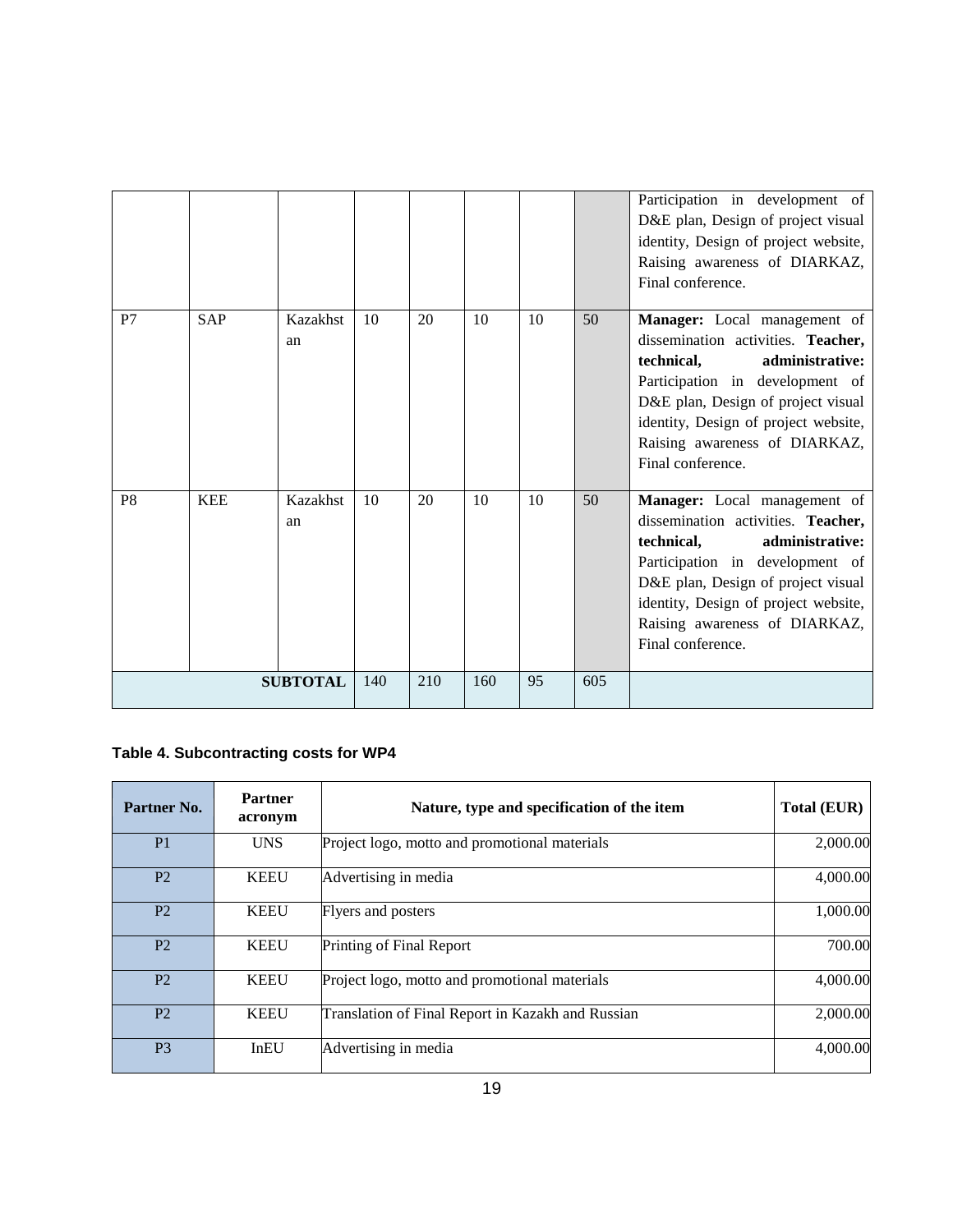| P <sub>3</sub> | InEU         | Flyers and posters                                      | 1,000.00  |
|----------------|--------------|---------------------------------------------------------|-----------|
| P <sub>3</sub> | InEU         | Printing of promotion material for the final conference | 1,000.00  |
| P <sub>3</sub> | InEU         | Project logo, motto and promotional materials           | 1,200.00  |
| P <sub>4</sub> | <b>WKATU</b> | Advertising in media                                    | 4,000.00  |
| P <sub>4</sub> | <b>WKATU</b> | Flyers and posters                                      | 1,000.00  |
| P <sub>4</sub> | <b>WKATU</b> | Project logo, motto and promotional materials           | 1,250.00  |
|                |              | <b>Total</b>                                            | 27,150.00 |

## <span id="page-19-0"></span>**Detailed dissemination plan**

Dissemination and sustainability plan activities are designed and scheduled in line to other project work activities. For each dissemination activity, a realization time frame and responsible partner is defined (Table 3).

#### **Table 5. Detailed dissemination plan with time framework and assigned responsibilities**

|      |                |              |                                                                  |               | Work package |
|------|----------------|--------------|------------------------------------------------------------------|---------------|--------------|
|      | Activity       |              |                                                                  |               | and Outcome  |
| Year | No.            | Partner      | Description                                                      | Project month | no.          |
|      |                | <b>KEEU</b>  | Set-up Dissemination and exploitation plan                       | $M1-3$        | 4.1          |
|      | $\mathfrak{D}$ | All partners | Design of project visual identity                                | $M1-2$        | 4.2          |
|      |                |              | of<br>site<br>Design<br>project<br>web<br>and<br>setup           |               |              |
|      | $\mathcal{E}$  | <b>KEEU</b>  | http://diarkaz.kineuprojects.kz/                                 | $M3-4$        | 4.3          |
|      |                | UNS, InEU,   |                                                                  |               |              |
|      | $\overline{4}$ | WKATU        | Set-up selected social networks' profiles                        | $M3-4$        | 4.4          |
|      |                |              | Maintaining project website and updating information on          |               |              |
|      | 5              | <b>KEEU</b>  | results, events and activities                                   | $M3-12$       | 4.3          |
|      |                | UNS.         | Creating action plan for social networks advertising and         |               |              |
|      |                | KEEU,        | promotion of the project and its outcomes during the next year.  |               |              |
|      | 6              | InEU,        | Action plan will contain details related to advertising campaign | $M7-12$       | 4.4          |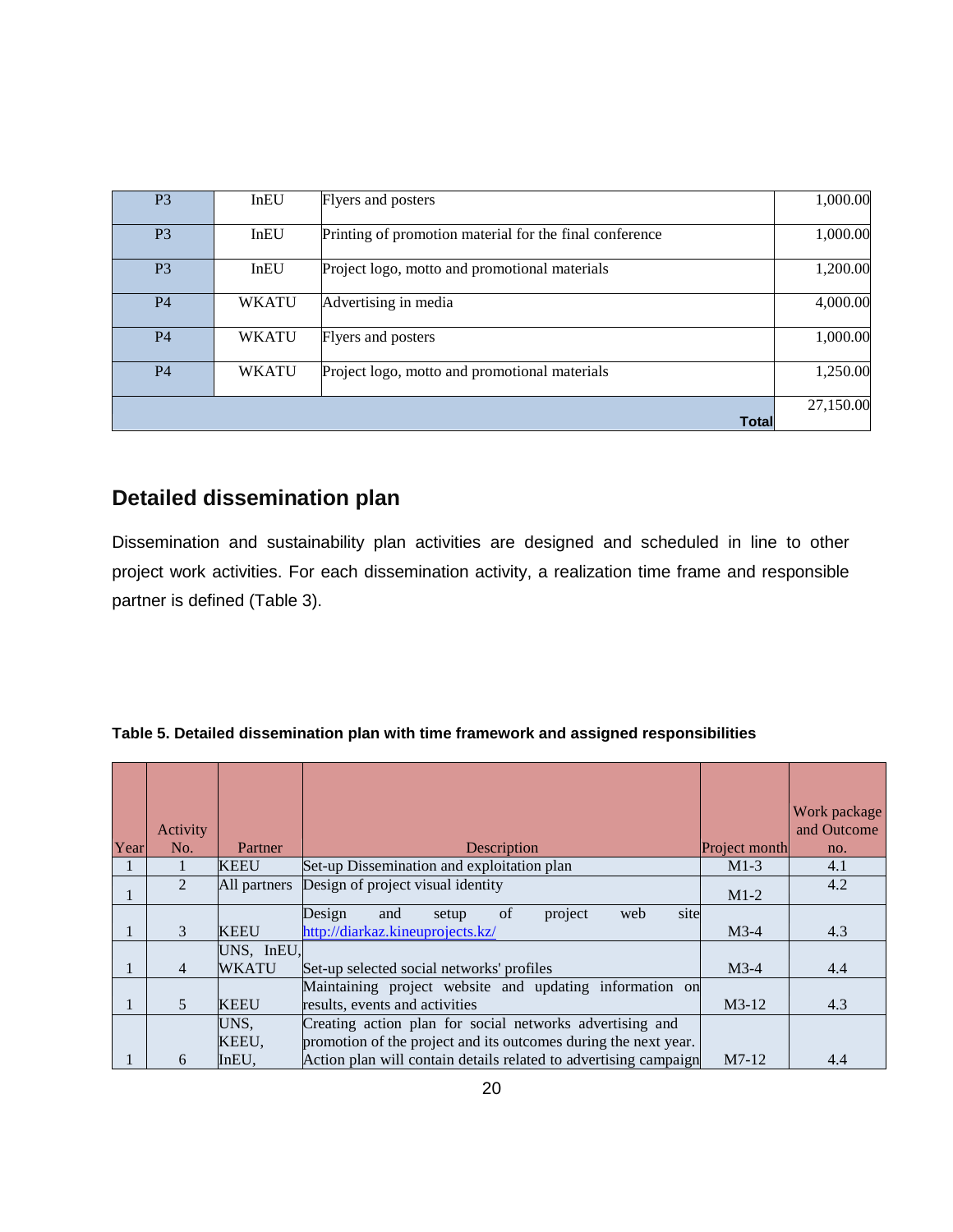|                |                | <b>WKATU</b>   | in terms of appropriate period of advertising, dedicated budget,                                                                  |         |     |
|----------------|----------------|----------------|-----------------------------------------------------------------------------------------------------------------------------------|---------|-----|
|                |                |                | targeted countries and promotion languages,<br>targeted                                                                           |         |     |
|                |                |                | population, as well as performance indicators and target values                                                                   |         |     |
|                |                |                | for each activity, etc.                                                                                                           |         |     |
|                |                |                | Creating action plan for advertising and promotion of the                                                                         |         |     |
|                |                | UNS,<br>KEEU,  | project and its outcomes during the next year on social events<br>and scientific conferences especially those dedicated to data   |         |     |
|                |                | InEU,          | science, as well as performance indicators and target values for                                                                  |         |     |
| $\mathbf{1}$   | $\overline{7}$ | <b>WKATU</b>   | each activity.                                                                                                                    | M7-12   | 4.4 |
|                |                |                | Upgrading project website with pages related to the developed                                                                     |         |     |
| $\mathbf{1}$   | 8              | <b>KEEU</b>    | dual study program                                                                                                                | M11-12  | 4.3 |
|                |                |                | Maintaining project website and updating information on                                                                           |         |     |
| $\overline{2}$ | $\mathbf{1}$   | <b>KEEU</b>    | results, events and activities                                                                                                    | $M1-12$ | 4.3 |
|                |                |                | Providing information on project website about passing the                                                                        |         |     |
|                |                |                | expertise and entering into the register a dual study program                                                                     |         |     |
| $\overline{2}$ | $\overline{2}$ | <b>KEEU</b>    | with detailed syllabi of all courses and ECTS                                                                                     | M6      | 4.3 |
|                |                | UNS,           |                                                                                                                                   |         |     |
|                |                | KEEU,          | Providing information on Kazakhstani HEI partners' web sites                                                                      |         |     |
|                |                | InEU,          | about passing the expertise and entering into the register a dual                                                                 |         |     |
| $\overline{2}$ | $\mathfrak{Z}$ | <b>WKATU</b>   | study program with detailed syllabi of all courses and ECTS                                                                       | M6      | 4.4 |
|                |                | KEEU,<br>InEU, | Preparation and printing of flyers, posters and promotional                                                                       |         |     |
| $\overline{2}$ | $\overline{4}$ | <b>WKATU</b>   | material                                                                                                                          | M6-7    | 4.4 |
|                |                |                | Providing information about accreditation of dual study                                                                           |         |     |
|                |                |                | program by using social networks advertising tools, TV and                                                                        |         |     |
| $\overline{2}$ | 5 <sup>5</sup> | All partners   | radio appearances, regular press releases, newsletters                                                                            | M6-12   | 4.4 |
| $\overline{2}$ | 6              | All partners   | Organizing a series of promotional lectures for students                                                                          | M6-12   | 4.4 |
|                |                | KEEU,          | Providing information about dual study program to the                                                                             |         |     |
|                |                | InEU,          | companies in Kazakhstan and regional partners in Central                                                                          |         |     |
| $\overline{2}$ | $\tau$         | <b>WKATU</b>   | Asia                                                                                                                              | M6-12   | 4.4 |
|                |                |                | Creating action plan for social networks advertising and                                                                          |         |     |
|                |                |                | promotion of the project and its outcomes during the next year.                                                                   |         |     |
|                |                |                | Action plan will contain details related to advertising campaign                                                                  |         |     |
|                |                | UNS,           | in terms of appropriate period of advertising, dedicated budget,                                                                  |         |     |
|                |                | KEEU,          | targeted countries and promotion languages,<br>targeted                                                                           |         |     |
|                |                | InEU,          | population, as well as performance indicators and target values                                                                   |         |     |
| 2              | 8              | <b>WKATU</b>   | for each activity, etc.                                                                                                           | M7-12   | 4.4 |
|                |                |                | Creating action plan for advertising and promotion of the                                                                         |         |     |
|                |                | UNS,           | project and its outcomes during the next year on social events                                                                    |         |     |
|                |                | KEEU,<br>InEU, | and scientific conferences especially those dedicated to data<br>science, as well as performance indicators and target values for |         |     |
| 2              | 9              | <b>WKATU</b>   | each activity.                                                                                                                    | M7-12   | 4.4 |
|                |                |                | Maintaining project website and updating information on                                                                           |         |     |
| 3              | 1              | <b>KEEU</b>    | results, events and activities                                                                                                    | $M1-12$ | 4.3 |
|                |                | KEEU,          |                                                                                                                                   |         |     |
|                |                | InEU,          |                                                                                                                                   |         |     |
| 3              | $\overline{2}$ | <b>WKATU</b>   | One-day seminar for presentation of LLL program                                                                                   | $M1-2$  | 4.4 |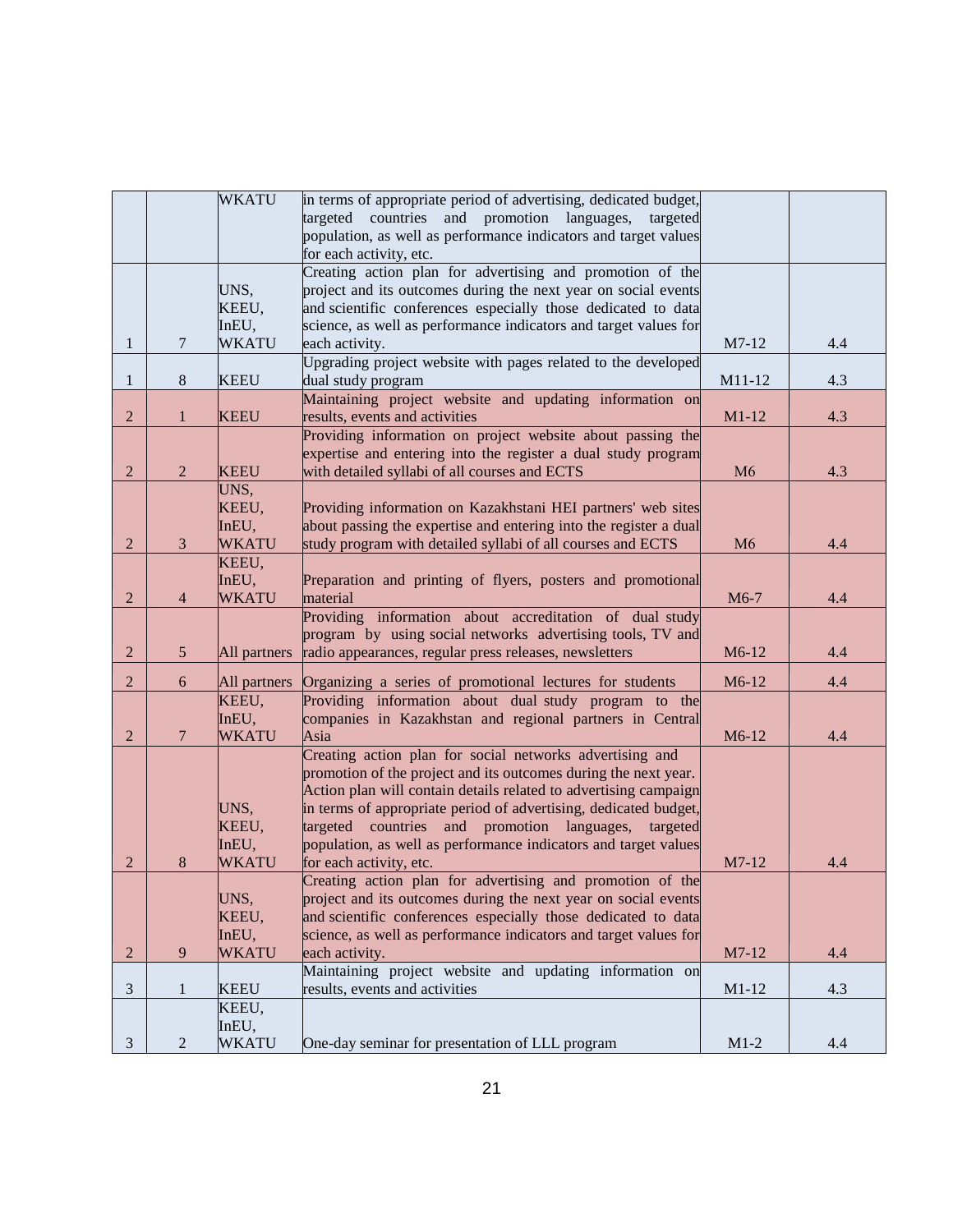| $\mathfrak{Z}$<br>3<br><b>KEEU</b><br>$M1-2$<br>4.3<br>Providing information on project web site about LLL program<br>KEEU,<br>InEU,<br>Providing information on Kazakhstani HEI partners' websites<br>$\mathfrak{Z}$<br><b>WKATU</b><br>$M1-2$<br>$\overline{4}$<br>about LLL program<br>4.4<br>UNS,<br>KEEU,<br>Providing information about LLL programs by using social<br>networks advertising tools, TV and radio appearances, regular<br>InEU,<br>5<br><b>WKATU</b><br>press releases, newsletters<br>3<br>$M1-2$<br>4.4<br>KEEU,<br>InEU,<br>Providing information on project website about participants'<br>3<br><b>WKATU</b><br>experience on LLL program<br>$M9-10$<br>4.3<br>6<br>KEEU,<br>InEU,<br>Providing information on project website about students'<br>3<br><b>WKATU</b><br>experience with DIARKAZ dual program<br>M11-12<br>4.3<br>$\overline{7}$<br>Creating action plan for social networks advertising and<br>promotion of the project and its outcomes during the next year.<br>Action plan will contain details related to advertising campaign<br>in terms of appropriate period of advertising, dedicated budget,<br>UNS,<br>KEEU,<br>targeted countries and<br>promotion languages,<br>targeted<br>population, as well as performance indicators and target values<br>InEU,<br>8<br><b>WKATU</b><br>M7-12<br>3<br>for each activity, etc.<br>4.4<br>Creating action plan for advertising and promotion of the<br>UNS,<br>project and its outcomes during the next year on social events<br>KEEU,<br>and scientific conferences especially those dedicated to data<br>InEU,<br>science, as well as performance indicators and target values for<br>3<br>9<br><b>WKATU</b><br>M7-12<br>each activity.<br>4.4<br>Providing information on project website about accreditation<br><b>KEEU</b><br>of dual study program with detailed syllabi of all courses and<br>3<br>10<br>M11<br>4.4<br><b>ECTS</b><br>UNS,<br>Providing information on Kazakhstani HEI partners' web sites<br>KEEU,<br>about accreditation of dual study program with detailed<br>InEU,<br>syllabi of all courses and ECTS<br>3<br>11<br>4.4<br>M11<br><b>WKATU</b><br>$\mathfrak{Z}$<br>12<br><b>UNS</b><br>M9-12<br>Translation and printing of Final Report<br>4.5<br>3<br><b>KEEU</b><br>Printing of promotion material for the final conference<br>13<br>M9-12<br>4.5<br>3<br><b>KEEU</b><br>M12<br>4.5<br>14<br>Final report publication on project website |  |  |  |
|------------------------------------------------------------------------------------------------------------------------------------------------------------------------------------------------------------------------------------------------------------------------------------------------------------------------------------------------------------------------------------------------------------------------------------------------------------------------------------------------------------------------------------------------------------------------------------------------------------------------------------------------------------------------------------------------------------------------------------------------------------------------------------------------------------------------------------------------------------------------------------------------------------------------------------------------------------------------------------------------------------------------------------------------------------------------------------------------------------------------------------------------------------------------------------------------------------------------------------------------------------------------------------------------------------------------------------------------------------------------------------------------------------------------------------------------------------------------------------------------------------------------------------------------------------------------------------------------------------------------------------------------------------------------------------------------------------------------------------------------------------------------------------------------------------------------------------------------------------------------------------------------------------------------------------------------------------------------------------------------------------------------------------------------------------------------------------------------------------------------------------------------------------------------------------------------------------------------------------------------------------------------------------------------------------------------------------------------------------------------------------------------------------------------------------------------------------------|--|--|--|
|                                                                                                                                                                                                                                                                                                                                                                                                                                                                                                                                                                                                                                                                                                                                                                                                                                                                                                                                                                                                                                                                                                                                                                                                                                                                                                                                                                                                                                                                                                                                                                                                                                                                                                                                                                                                                                                                                                                                                                                                                                                                                                                                                                                                                                                                                                                                                                                                                                                                  |  |  |  |
|                                                                                                                                                                                                                                                                                                                                                                                                                                                                                                                                                                                                                                                                                                                                                                                                                                                                                                                                                                                                                                                                                                                                                                                                                                                                                                                                                                                                                                                                                                                                                                                                                                                                                                                                                                                                                                                                                                                                                                                                                                                                                                                                                                                                                                                                                                                                                                                                                                                                  |  |  |  |
|                                                                                                                                                                                                                                                                                                                                                                                                                                                                                                                                                                                                                                                                                                                                                                                                                                                                                                                                                                                                                                                                                                                                                                                                                                                                                                                                                                                                                                                                                                                                                                                                                                                                                                                                                                                                                                                                                                                                                                                                                                                                                                                                                                                                                                                                                                                                                                                                                                                                  |  |  |  |
|                                                                                                                                                                                                                                                                                                                                                                                                                                                                                                                                                                                                                                                                                                                                                                                                                                                                                                                                                                                                                                                                                                                                                                                                                                                                                                                                                                                                                                                                                                                                                                                                                                                                                                                                                                                                                                                                                                                                                                                                                                                                                                                                                                                                                                                                                                                                                                                                                                                                  |  |  |  |
|                                                                                                                                                                                                                                                                                                                                                                                                                                                                                                                                                                                                                                                                                                                                                                                                                                                                                                                                                                                                                                                                                                                                                                                                                                                                                                                                                                                                                                                                                                                                                                                                                                                                                                                                                                                                                                                                                                                                                                                                                                                                                                                                                                                                                                                                                                                                                                                                                                                                  |  |  |  |
|                                                                                                                                                                                                                                                                                                                                                                                                                                                                                                                                                                                                                                                                                                                                                                                                                                                                                                                                                                                                                                                                                                                                                                                                                                                                                                                                                                                                                                                                                                                                                                                                                                                                                                                                                                                                                                                                                                                                                                                                                                                                                                                                                                                                                                                                                                                                                                                                                                                                  |  |  |  |
|                                                                                                                                                                                                                                                                                                                                                                                                                                                                                                                                                                                                                                                                                                                                                                                                                                                                                                                                                                                                                                                                                                                                                                                                                                                                                                                                                                                                                                                                                                                                                                                                                                                                                                                                                                                                                                                                                                                                                                                                                                                                                                                                                                                                                                                                                                                                                                                                                                                                  |  |  |  |
|                                                                                                                                                                                                                                                                                                                                                                                                                                                                                                                                                                                                                                                                                                                                                                                                                                                                                                                                                                                                                                                                                                                                                                                                                                                                                                                                                                                                                                                                                                                                                                                                                                                                                                                                                                                                                                                                                                                                                                                                                                                                                                                                                                                                                                                                                                                                                                                                                                                                  |  |  |  |
|                                                                                                                                                                                                                                                                                                                                                                                                                                                                                                                                                                                                                                                                                                                                                                                                                                                                                                                                                                                                                                                                                                                                                                                                                                                                                                                                                                                                                                                                                                                                                                                                                                                                                                                                                                                                                                                                                                                                                                                                                                                                                                                                                                                                                                                                                                                                                                                                                                                                  |  |  |  |
|                                                                                                                                                                                                                                                                                                                                                                                                                                                                                                                                                                                                                                                                                                                                                                                                                                                                                                                                                                                                                                                                                                                                                                                                                                                                                                                                                                                                                                                                                                                                                                                                                                                                                                                                                                                                                                                                                                                                                                                                                                                                                                                                                                                                                                                                                                                                                                                                                                                                  |  |  |  |
|                                                                                                                                                                                                                                                                                                                                                                                                                                                                                                                                                                                                                                                                                                                                                                                                                                                                                                                                                                                                                                                                                                                                                                                                                                                                                                                                                                                                                                                                                                                                                                                                                                                                                                                                                                                                                                                                                                                                                                                                                                                                                                                                                                                                                                                                                                                                                                                                                                                                  |  |  |  |
|                                                                                                                                                                                                                                                                                                                                                                                                                                                                                                                                                                                                                                                                                                                                                                                                                                                                                                                                                                                                                                                                                                                                                                                                                                                                                                                                                                                                                                                                                                                                                                                                                                                                                                                                                                                                                                                                                                                                                                                                                                                                                                                                                                                                                                                                                                                                                                                                                                                                  |  |  |  |
|                                                                                                                                                                                                                                                                                                                                                                                                                                                                                                                                                                                                                                                                                                                                                                                                                                                                                                                                                                                                                                                                                                                                                                                                                                                                                                                                                                                                                                                                                                                                                                                                                                                                                                                                                                                                                                                                                                                                                                                                                                                                                                                                                                                                                                                                                                                                                                                                                                                                  |  |  |  |
|                                                                                                                                                                                                                                                                                                                                                                                                                                                                                                                                                                                                                                                                                                                                                                                                                                                                                                                                                                                                                                                                                                                                                                                                                                                                                                                                                                                                                                                                                                                                                                                                                                                                                                                                                                                                                                                                                                                                                                                                                                                                                                                                                                                                                                                                                                                                                                                                                                                                  |  |  |  |
|                                                                                                                                                                                                                                                                                                                                                                                                                                                                                                                                                                                                                                                                                                                                                                                                                                                                                                                                                                                                                                                                                                                                                                                                                                                                                                                                                                                                                                                                                                                                                                                                                                                                                                                                                                                                                                                                                                                                                                                                                                                                                                                                                                                                                                                                                                                                                                                                                                                                  |  |  |  |
|                                                                                                                                                                                                                                                                                                                                                                                                                                                                                                                                                                                                                                                                                                                                                                                                                                                                                                                                                                                                                                                                                                                                                                                                                                                                                                                                                                                                                                                                                                                                                                                                                                                                                                                                                                                                                                                                                                                                                                                                                                                                                                                                                                                                                                                                                                                                                                                                                                                                  |  |  |  |
|                                                                                                                                                                                                                                                                                                                                                                                                                                                                                                                                                                                                                                                                                                                                                                                                                                                                                                                                                                                                                                                                                                                                                                                                                                                                                                                                                                                                                                                                                                                                                                                                                                                                                                                                                                                                                                                                                                                                                                                                                                                                                                                                                                                                                                                                                                                                                                                                                                                                  |  |  |  |
|                                                                                                                                                                                                                                                                                                                                                                                                                                                                                                                                                                                                                                                                                                                                                                                                                                                                                                                                                                                                                                                                                                                                                                                                                                                                                                                                                                                                                                                                                                                                                                                                                                                                                                                                                                                                                                                                                                                                                                                                                                                                                                                                                                                                                                                                                                                                                                                                                                                                  |  |  |  |
|                                                                                                                                                                                                                                                                                                                                                                                                                                                                                                                                                                                                                                                                                                                                                                                                                                                                                                                                                                                                                                                                                                                                                                                                                                                                                                                                                                                                                                                                                                                                                                                                                                                                                                                                                                                                                                                                                                                                                                                                                                                                                                                                                                                                                                                                                                                                                                                                                                                                  |  |  |  |
|                                                                                                                                                                                                                                                                                                                                                                                                                                                                                                                                                                                                                                                                                                                                                                                                                                                                                                                                                                                                                                                                                                                                                                                                                                                                                                                                                                                                                                                                                                                                                                                                                                                                                                                                                                                                                                                                                                                                                                                                                                                                                                                                                                                                                                                                                                                                                                                                                                                                  |  |  |  |
|                                                                                                                                                                                                                                                                                                                                                                                                                                                                                                                                                                                                                                                                                                                                                                                                                                                                                                                                                                                                                                                                                                                                                                                                                                                                                                                                                                                                                                                                                                                                                                                                                                                                                                                                                                                                                                                                                                                                                                                                                                                                                                                                                                                                                                                                                                                                                                                                                                                                  |  |  |  |
|                                                                                                                                                                                                                                                                                                                                                                                                                                                                                                                                                                                                                                                                                                                                                                                                                                                                                                                                                                                                                                                                                                                                                                                                                                                                                                                                                                                                                                                                                                                                                                                                                                                                                                                                                                                                                                                                                                                                                                                                                                                                                                                                                                                                                                                                                                                                                                                                                                                                  |  |  |  |
|                                                                                                                                                                                                                                                                                                                                                                                                                                                                                                                                                                                                                                                                                                                                                                                                                                                                                                                                                                                                                                                                                                                                                                                                                                                                                                                                                                                                                                                                                                                                                                                                                                                                                                                                                                                                                                                                                                                                                                                                                                                                                                                                                                                                                                                                                                                                                                                                                                                                  |  |  |  |
|                                                                                                                                                                                                                                                                                                                                                                                                                                                                                                                                                                                                                                                                                                                                                                                                                                                                                                                                                                                                                                                                                                                                                                                                                                                                                                                                                                                                                                                                                                                                                                                                                                                                                                                                                                                                                                                                                                                                                                                                                                                                                                                                                                                                                                                                                                                                                                                                                                                                  |  |  |  |
|                                                                                                                                                                                                                                                                                                                                                                                                                                                                                                                                                                                                                                                                                                                                                                                                                                                                                                                                                                                                                                                                                                                                                                                                                                                                                                                                                                                                                                                                                                                                                                                                                                                                                                                                                                                                                                                                                                                                                                                                                                                                                                                                                                                                                                                                                                                                                                                                                                                                  |  |  |  |
|                                                                                                                                                                                                                                                                                                                                                                                                                                                                                                                                                                                                                                                                                                                                                                                                                                                                                                                                                                                                                                                                                                                                                                                                                                                                                                                                                                                                                                                                                                                                                                                                                                                                                                                                                                                                                                                                                                                                                                                                                                                                                                                                                                                                                                                                                                                                                                                                                                                                  |  |  |  |
|                                                                                                                                                                                                                                                                                                                                                                                                                                                                                                                                                                                                                                                                                                                                                                                                                                                                                                                                                                                                                                                                                                                                                                                                                                                                                                                                                                                                                                                                                                                                                                                                                                                                                                                                                                                                                                                                                                                                                                                                                                                                                                                                                                                                                                                                                                                                                                                                                                                                  |  |  |  |
|                                                                                                                                                                                                                                                                                                                                                                                                                                                                                                                                                                                                                                                                                                                                                                                                                                                                                                                                                                                                                                                                                                                                                                                                                                                                                                                                                                                                                                                                                                                                                                                                                                                                                                                                                                                                                                                                                                                                                                                                                                                                                                                                                                                                                                                                                                                                                                                                                                                                  |  |  |  |
|                                                                                                                                                                                                                                                                                                                                                                                                                                                                                                                                                                                                                                                                                                                                                                                                                                                                                                                                                                                                                                                                                                                                                                                                                                                                                                                                                                                                                                                                                                                                                                                                                                                                                                                                                                                                                                                                                                                                                                                                                                                                                                                                                                                                                                                                                                                                                                                                                                                                  |  |  |  |
|                                                                                                                                                                                                                                                                                                                                                                                                                                                                                                                                                                                                                                                                                                                                                                                                                                                                                                                                                                                                                                                                                                                                                                                                                                                                                                                                                                                                                                                                                                                                                                                                                                                                                                                                                                                                                                                                                                                                                                                                                                                                                                                                                                                                                                                                                                                                                                                                                                                                  |  |  |  |
|                                                                                                                                                                                                                                                                                                                                                                                                                                                                                                                                                                                                                                                                                                                                                                                                                                                                                                                                                                                                                                                                                                                                                                                                                                                                                                                                                                                                                                                                                                                                                                                                                                                                                                                                                                                                                                                                                                                                                                                                                                                                                                                                                                                                                                                                                                                                                                                                                                                                  |  |  |  |
|                                                                                                                                                                                                                                                                                                                                                                                                                                                                                                                                                                                                                                                                                                                                                                                                                                                                                                                                                                                                                                                                                                                                                                                                                                                                                                                                                                                                                                                                                                                                                                                                                                                                                                                                                                                                                                                                                                                                                                                                                                                                                                                                                                                                                                                                                                                                                                                                                                                                  |  |  |  |
|                                                                                                                                                                                                                                                                                                                                                                                                                                                                                                                                                                                                                                                                                                                                                                                                                                                                                                                                                                                                                                                                                                                                                                                                                                                                                                                                                                                                                                                                                                                                                                                                                                                                                                                                                                                                                                                                                                                                                                                                                                                                                                                                                                                                                                                                                                                                                                                                                                                                  |  |  |  |
|                                                                                                                                                                                                                                                                                                                                                                                                                                                                                                                                                                                                                                                                                                                                                                                                                                                                                                                                                                                                                                                                                                                                                                                                                                                                                                                                                                                                                                                                                                                                                                                                                                                                                                                                                                                                                                                                                                                                                                                                                                                                                                                                                                                                                                                                                                                                                                                                                                                                  |  |  |  |
|                                                                                                                                                                                                                                                                                                                                                                                                                                                                                                                                                                                                                                                                                                                                                                                                                                                                                                                                                                                                                                                                                                                                                                                                                                                                                                                                                                                                                                                                                                                                                                                                                                                                                                                                                                                                                                                                                                                                                                                                                                                                                                                                                                                                                                                                                                                                                                                                                                                                  |  |  |  |
|                                                                                                                                                                                                                                                                                                                                                                                                                                                                                                                                                                                                                                                                                                                                                                                                                                                                                                                                                                                                                                                                                                                                                                                                                                                                                                                                                                                                                                                                                                                                                                                                                                                                                                                                                                                                                                                                                                                                                                                                                                                                                                                                                                                                                                                                                                                                                                                                                                                                  |  |  |  |
|                                                                                                                                                                                                                                                                                                                                                                                                                                                                                                                                                                                                                                                                                                                                                                                                                                                                                                                                                                                                                                                                                                                                                                                                                                                                                                                                                                                                                                                                                                                                                                                                                                                                                                                                                                                                                                                                                                                                                                                                                                                                                                                                                                                                                                                                                                                                                                                                                                                                  |  |  |  |

## <span id="page-21-0"></span>**The methods and mechanisms of sustainability**

The sustainability of the project results is confirmed by the fact that in the State Program for the Development of Education and Science of the Republic of Kazakhstan for 2020-2025, one of the